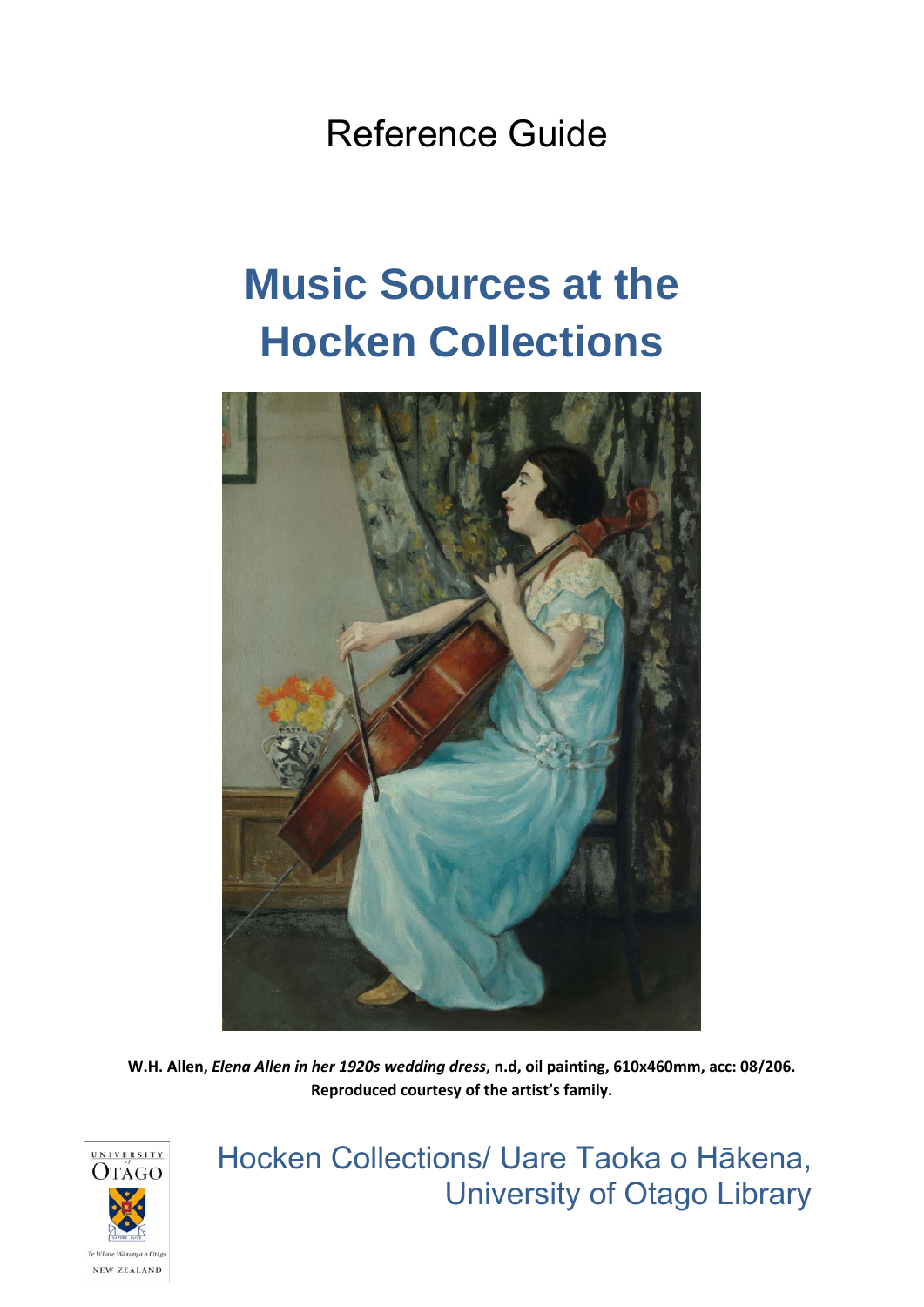### Nau Mai Haere Mai ki Uare Taoka o Hākena:

### Welcome to the Hocken Collections

He mihi nui tēnei ki a koutou

kā uri o kā hau e whā arā, kā mātāwaka o te motu, o te ao whānui hoki.

Nau mai, haere mai ki te taumata.

### As you arrive

We seek to preserve all the taoka we hold for future generations. So that all taoka are properly protected, we ask that you:

- place your bags (including computer bags and sleeves) in the lockers provided
- leave all food and drink including water bottles in the lockers (we have a researcher lounge off the foyer which everyone is welcome to use)
- bring any materials you need for research and some ID in with you
- sign the Readers' Register each day
- enquire at the reference desk first if you wish to take digital photographs

### Beginning your research

This guide gives examples of the types of material relating to music held at the Hocken. All items must be used within the library. As the collection is large and constantly growing not every item is listed here, but you can search for other material on our Online Public Access Catalogues:

 for books, theses, journals, magazines, newspapers, maps, and audiovisual material, use Library Search | Ketu. The advanced search - https://goo.gl/HVNTqH gives you several search options, and you can refine your results to the Hocken Library on the left side of the screen.

The Library Search Guide https://otago.libguides.com/ketuhelp contains helpful tips and assistance for using Library Search|Ketu;

• for pictures, photographs and archives and manuscripts, use Hākena https://hakena.otago.ac.nz

The Hākena Search Help Guide https://otago.libguides.com/hakena contains helpful tips and assistance for using Hākena;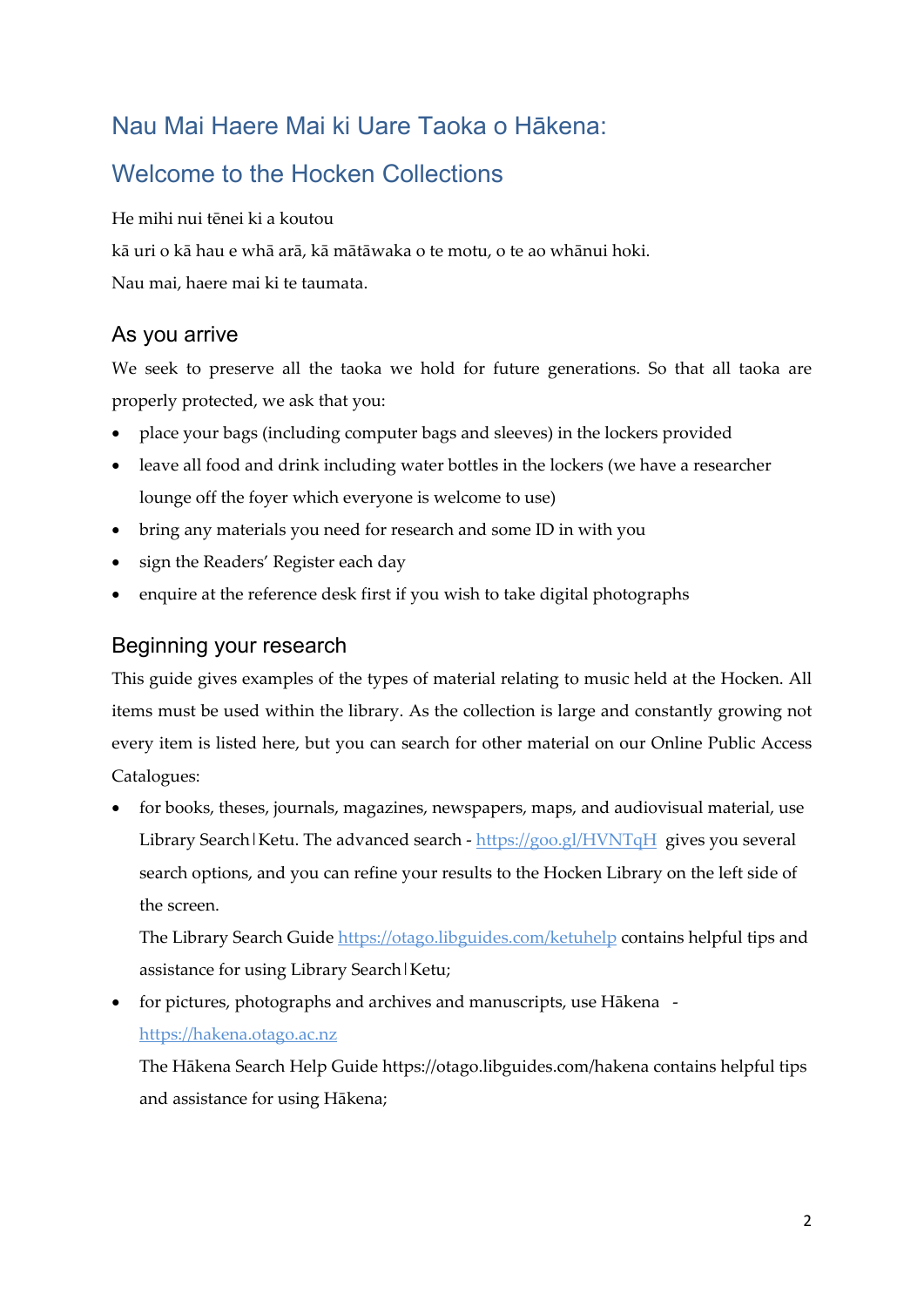some of the photographs from the Pictorial Collections are available for viewing online via Hocken Snapshop at https://hocken.recollect.co.nz. Some other photographs and artworks can be viewed at http://otago.ourheritage.ac.nz.

If you have any enquiries about ordering or other research questions please ask the reference desk staff – they will be happy to assist you.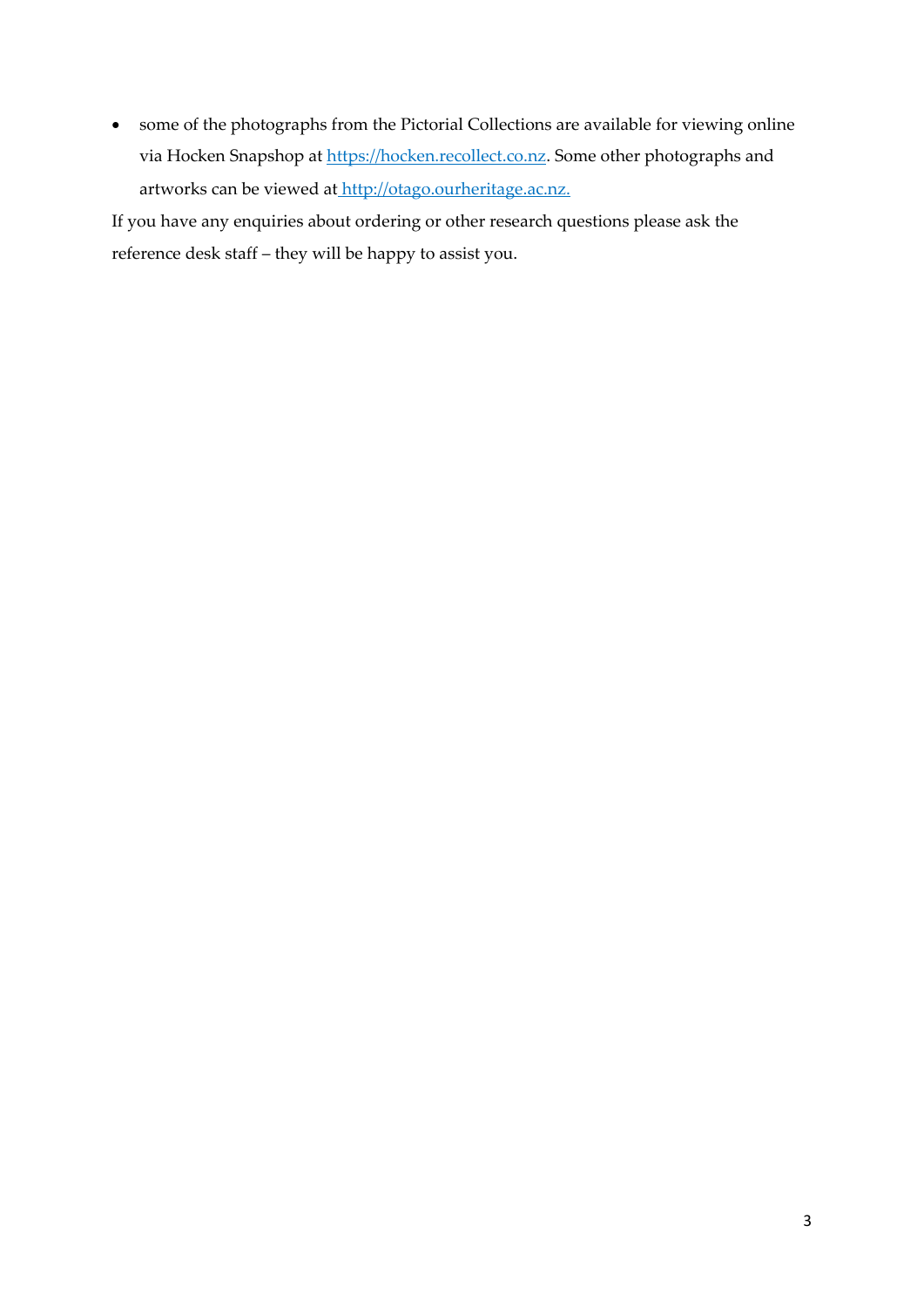# **Contents**

| -5 |
|----|
| 6  |
| 6  |
| 8  |
| 10 |
| 12 |
| 14 |
| 15 |
| 16 |
| 18 |
| 22 |
| 22 |
| 22 |
| 23 |
| 23 |
| 24 |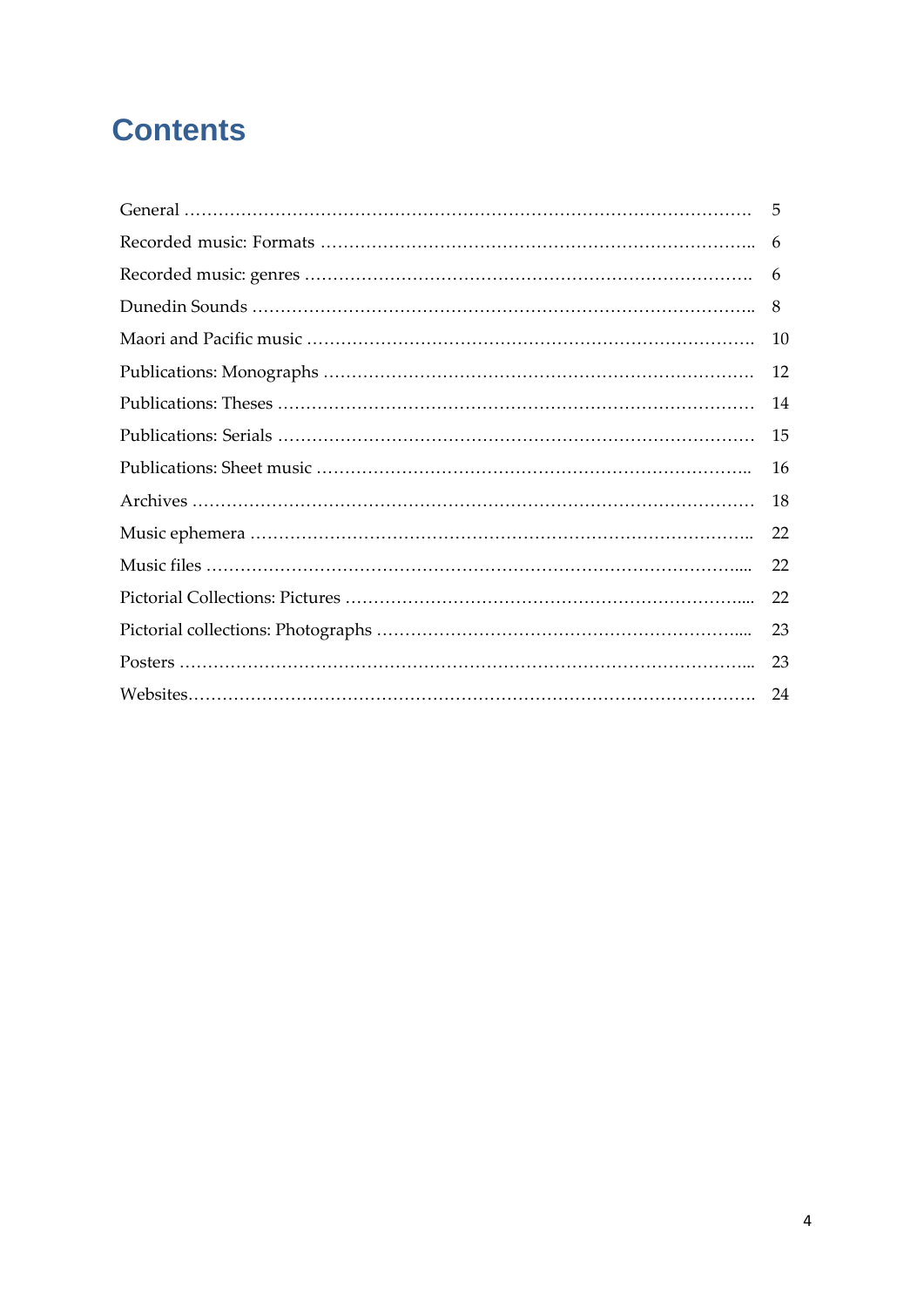# **General**

The published Hocken music collections encompass approximately 19,000 recorded items, as well as sheet music, books and periodicals. Our archives also include musical recordings on various formats, and related documents; from the records of musical groups, to the musical output of local (and locally‐based) composers.

We have playback equipment available to hear material on 78rpm disc, LP and 45rpm discs, cassettes and CD, as well as to view DVD and videocassettes. For any requests on cassette and videocassette, we require 24 hours' notice, as the tapes require acclimatisation.

Collecting music at the Hocken started in earnest in 1977, though some recorded material (mostly New Zealand contemporary classical) and sheet music was acquired earlier. The goal was to collect all genres of music performed, or created, by New Zealand and Pacific musicians, and in the early 1980s this extended to collecting earlier material, sheet music, and music related books and periodicals, ephemera, and posters. Our collections continue to grow through purchases and donations, and are broad in range of artists, and genres.

All published music and related publications are searchable through Library Search|Ketu. Try a subject search using these terms:

- Sheep-shearing New Zealand songs and music
- Rock music New Zealand Dunedin
- Music Polynesia New Zealand
- Songs, Maori New Zealand texts
- Musical instruments New Zealand

Material from Dunedin can be found by searching under artist or band name, recording title, or through title and author fields. Try a simple search, using the phrases

- "Dunedin Sound"
- Dunedin music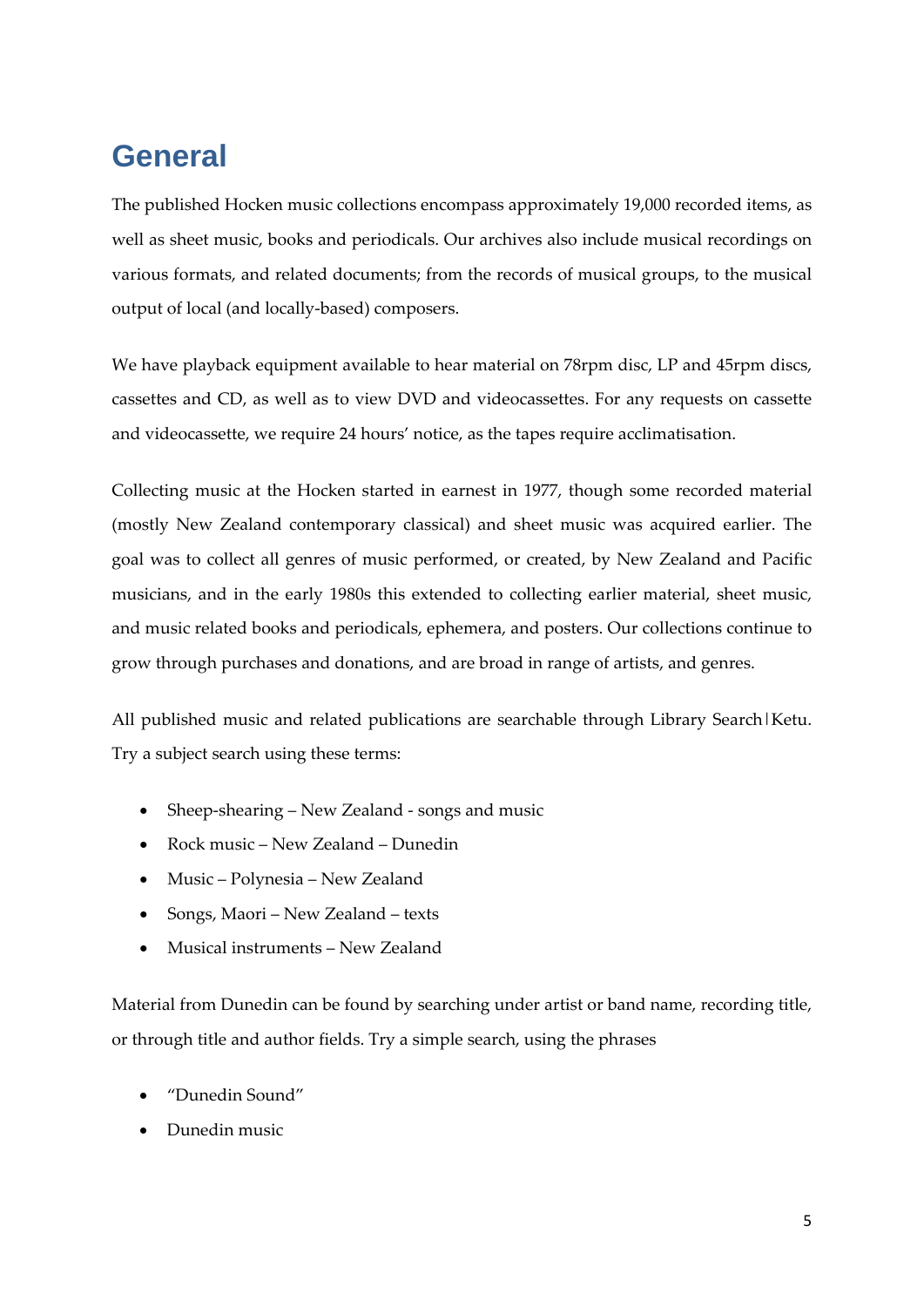Results will list material in all libraries, and can be refined to only material held at Hocken by selecting 'Hocken' under the left hand column 'Library' field. Refine results further by type, where formats, including Audio Visual material, books, and periodicals, can be selected.

### **Recorded Music: formats**

The music collections in the Hocken are spread over various mechanical, magnetic, and optical formats, both audio and visual.

Mechanical: we have material on mechanical formats such as 78rpm disc (shellac and vinyl), 12", 10", 8" and 7" vinyl, as well as examples of 16" transcription discs. 16" transcription discs cannot be played, as we do not have playback equipment for this format.

Magnetic: our magnetic formats are cassette, videocassette and reel-to-reel tape (though we do not have playback equipment for this format).

Optical: we also have optical formats, such as CDs (including CD‐Rs and CD‐RWs), and DVDs (including DVD‐R and DVD‐RW).

All sound recordings are available to find via Library Search|Ketu, by searching for the album, or song, title, or by searching the artist or band name (in the author field).

### **Recorded music: genres**

The Hocken holds all genres of New Zealand and Pacific music, including seminal releases by major artists and labels. These genres include:

- Alternative/Indie rock
- Ambient/Sonic/Drone
- Avant‐garde
- Christian
- Classical/Contemporary Classical/Chamber music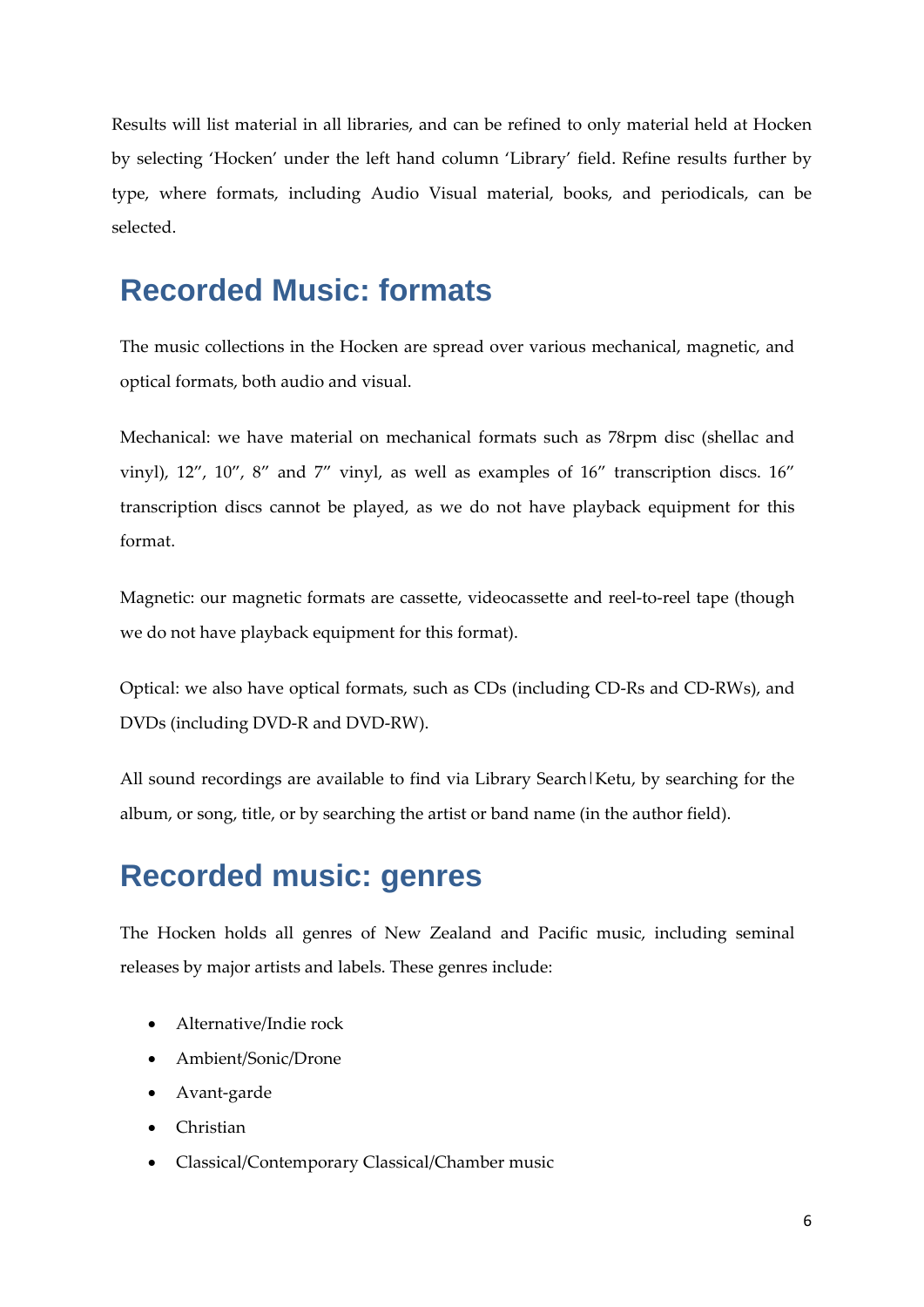- Country/ C&W
- Dance
- Electronica
- Folk
- Garage
- Gospel
- Hip‐Hop/Rap
- Hymns
- Instrumental
- Jazz
- Lo‐fi
- Metal/Death Metal
- Opera
- Pop/Rock
- Songs
- Taonga Puoro
- Urban
- Waiata/Moteata

Spoken word recordings include works of poetry put to music, language guides, Maori and Polynesian mythology, radio broadcasts, interviews, and stories for children.

Our earliest recording is 'Maiden of Morven' by Wellington‐born baritone John Prouse, recorded in London in 1905. We also hold the first local recordings, by Ana Hato and Dean Waretini, recorded in 1927 in Rotorua for the Duke and Duchess of York's visit. We also have a large collection of TANZA (To Assist New Zealand Artists) recordings. TANZA was New Zealand's first record label, and music recorded for the label covers a wide range of local genres and artists. Hocken's music holdings also include a significant collection of Kiwi, Iwi, and Indie hit discs (retitled *New Music* since 2015), monthly compilations which collect NZ‐on‐Air funded music.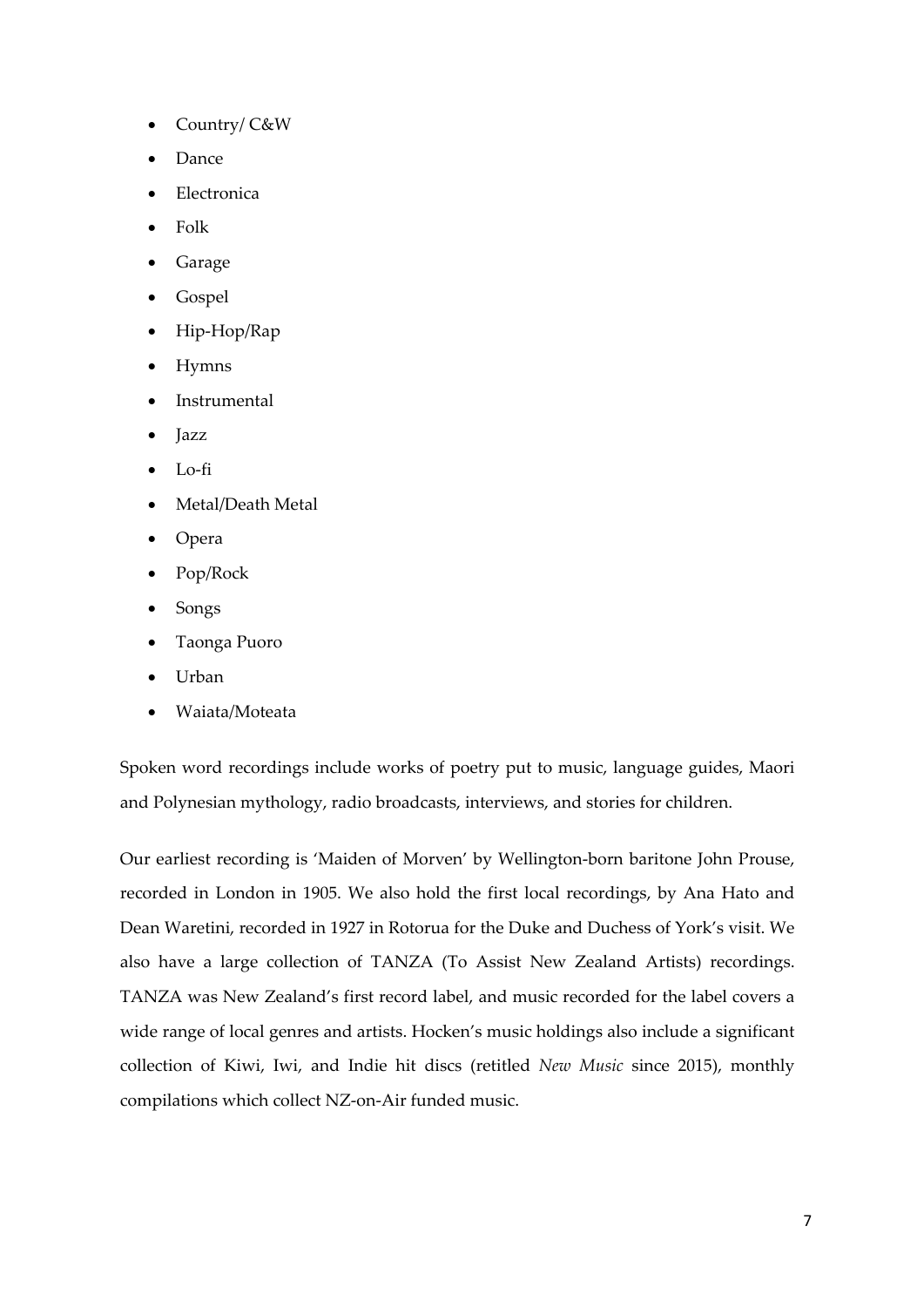Well-known titles in the Hocken recorded music collection include

Bic Runga. *Drive*. Sony Music, 1997.

Blam Blam Blam. *Luxury Length*. Propeller, 1982.

Dragon. *O Zambezi*. Portrait, 1978.

Fat Freddy's Drop. *Based on a True Story*. The Drop. 2005.

Kiri te Kanawa*. Kiri Sings Gershwin*. EMI, 1987.

Lorde. *Pure Heroine.* Universal, 2013.

Lutha. *Earth*. HMV, 1972.

Marlon Williams. *Make Way for Love*. Dead Oceans, 2018.

Ray Columbus and the Invaders. *Original Numbers*. Zodiac, 1965.

Split Enz. *Mental Notes*. White Cloud/Mushroom Records, 1975.

Tami Neilson. *Dynamite*! Neilson Records*,* 2014.

Hocken Collections has an increasing number of music-related DVDs: live performances, video clips, documentaries and film, all of which can be issued for viewing.

### **Dunedin Sounds**

As Hocken Collections is based in the home of the internationally renowned 'Dunedin Sound' sub‐genre, we have significant collections of related materials, with recordings by The Chills, The Clean, The Sneaky Feelings, The Verlaines, The Bats, Robert Scott, Straitjacket Fits and many others. We also hold a substantial number of unreleased live recordings of the bands and solo artists from this era. Key works include:

The Chills. *Kaleidoscope World*. Flying Nun, 1985.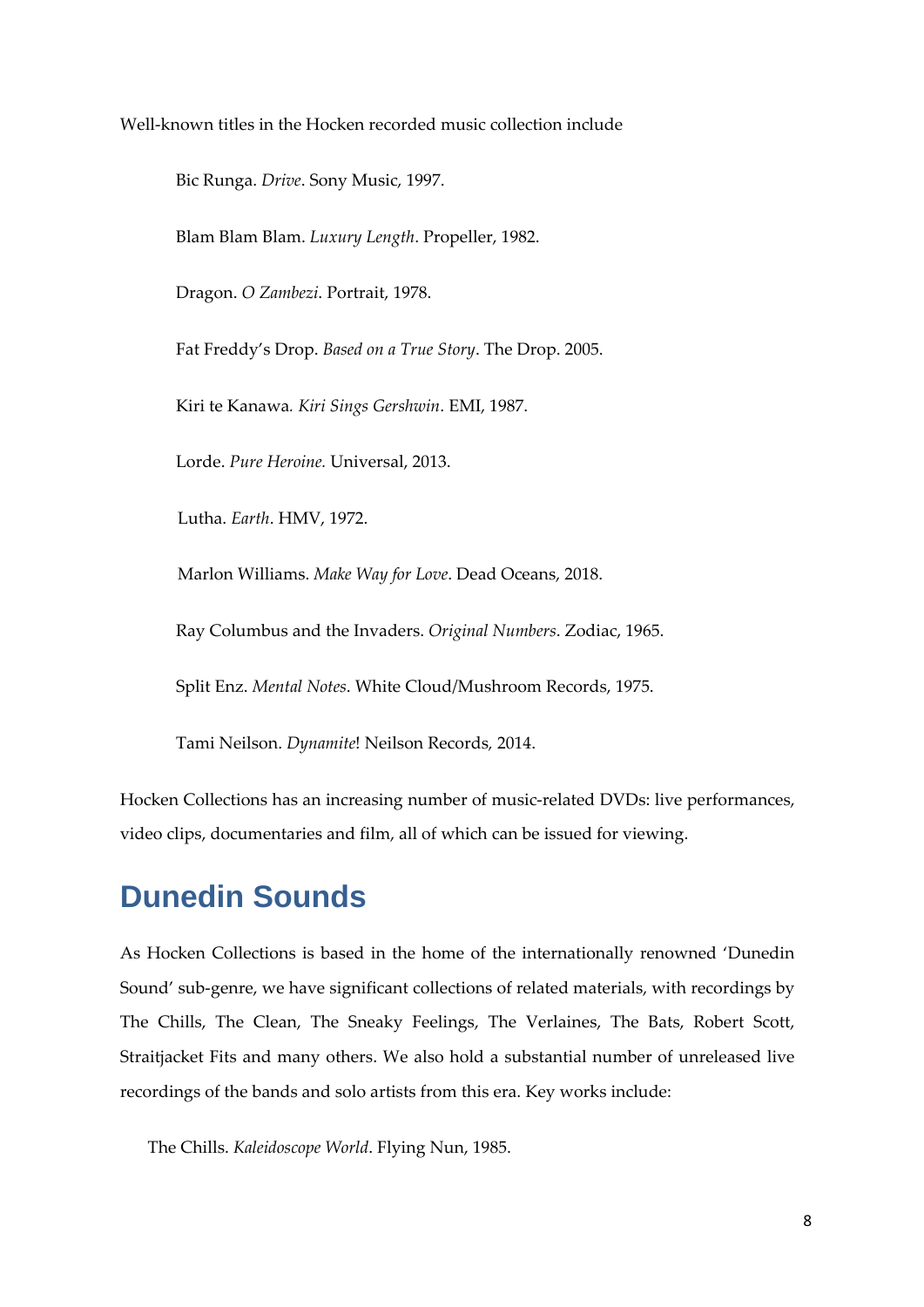The Chills, the Sneaky Feelings, the Stones, and the Verlaines. *The Chills, The Sneaky Feelings, The Stones, The Verlaines (*aka *The Dunedin Double*). Flying Nun, 1982.

The Clean. *Boodle Boodle Boodle*. Flying Nun, 1981.

The Great Unwashed. *Clean Out of Our Minds*. Flying Nun, 1983.

Look Blue Go Purple*. Bewitched*. Flying Nun, 1985.

The Rip. *A Timeless Piece*. Flying Nun. 1984.

Sneaky Feelings*. Send You*. Flying Nun, 1983.

Snapper. *Snapper*. Flying Nun, 1989.

The Stones. *AnotherDisc, Another Dollar*. Flying Nun, 1983.

Straitjacket Fits. *Life in One Chord*. Flying Nun, 1987.

Various Artists. *Tuatara*. Flying Nun, 1986.

The Verlaines. *Bird Dog*. Flying Nun, 1987.

Intertwined with the 'Dunedin Sound' scene was the Flying Nun label, and Hocken Collections also has a large number of recordings from wider New Zealand artists on that label, including seminal recordings by The Skeptics, Headless Chickens, This Kind of Punishment, Bailterspace, Able Tasmans, Tall Dwarfs, JPS Experience, The Dead C, and the Terminals, among many others.

Music from Dunedin is not only represented by the 'Dunedin Sound'. Hocken holds a substantial amount of recordings by Dunedin‐based or Dunedin‐originated musicians, and we also collect works from local record labels such as Fishrider Records, Lttl' Paisly, Root Don Lonie for Cash, and Trace Untrace, as well as those based throughout New Zealand that represent Dunedin musicians, such as Epic Sweep Records. Contemporary musicians Anthony Ritchie, and John Egenes, jazz-rock fusion artist Ian Chapman, and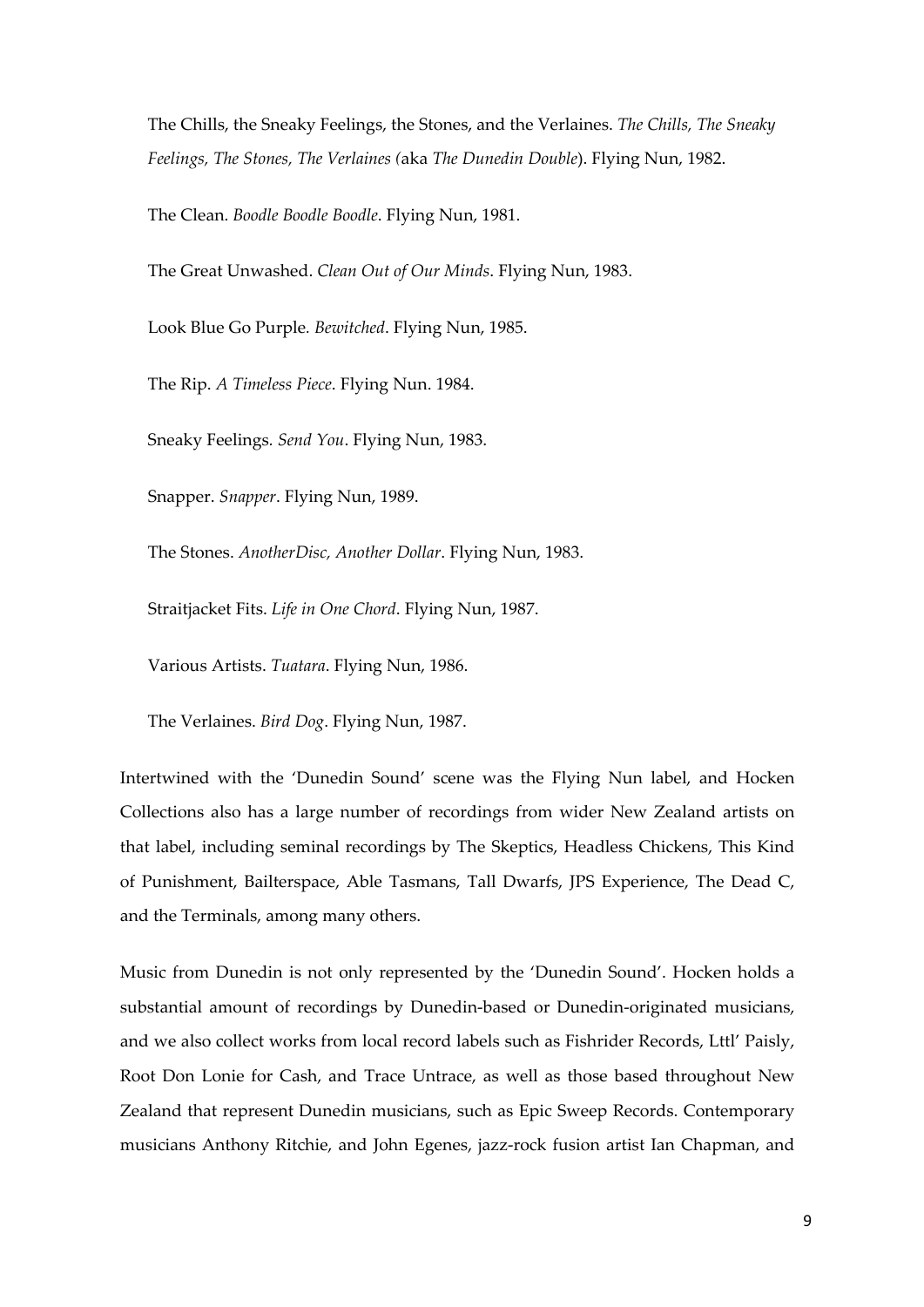international operatic vocalists Patricia Payne, Jonathan Lemalu and Anna Leese are represented in our recordings too.

### **Maori and Pacific music**

The Maori and Pacific music (and spoken word) recordings within our collections cover material from the first recordings in 1927 of Ana Hato and Deane Waretini, the Maori showbands of the 1960s, the latest Te Reo and Pasifika languages‐only releases, and works by internationally renowned artists Moana and the Tribe, Inia Te Wiata, Te Vaka, and Jonathan Lemalu. We also have a growing number of recordings of taonga pūoro (traditional Maori instruments). Recordings and published material can be found on Library Search | Ketu, via a title search, or try a subject search

- Maori (New Zealand People) -- Music
- Maori (New Zealand people) ‐‐ Music ‐‐ sound recordings

Archival collections of Maori and Pacific music can be located on Hākena, using the keywords, "music", and "Maori", or "Pacific".

In the published spoken word recordings we have (among others):

*Mauri ora kete* series. Kina Film Productions, 2003.

Matthew Ineleo & Renata Rivers. *Going home Alu i le ʹAiga = Fano ki te Kaiga*. Learning Media, 2000.

William Ngata. *Let's learn Maori*. Kiwi Records, c. 1967.

William Ngata – *The pronunciation of Maori place names*. Kiwi Records, 1971.

Our Maori and Pacific music holdings include:

Ana Hato. *Hine e Hine (dearest): a Maori slumber song*. Parlophone, 1928.

The Hi‐Fives. *Hi‐Five tamoure.* HMV, 1963.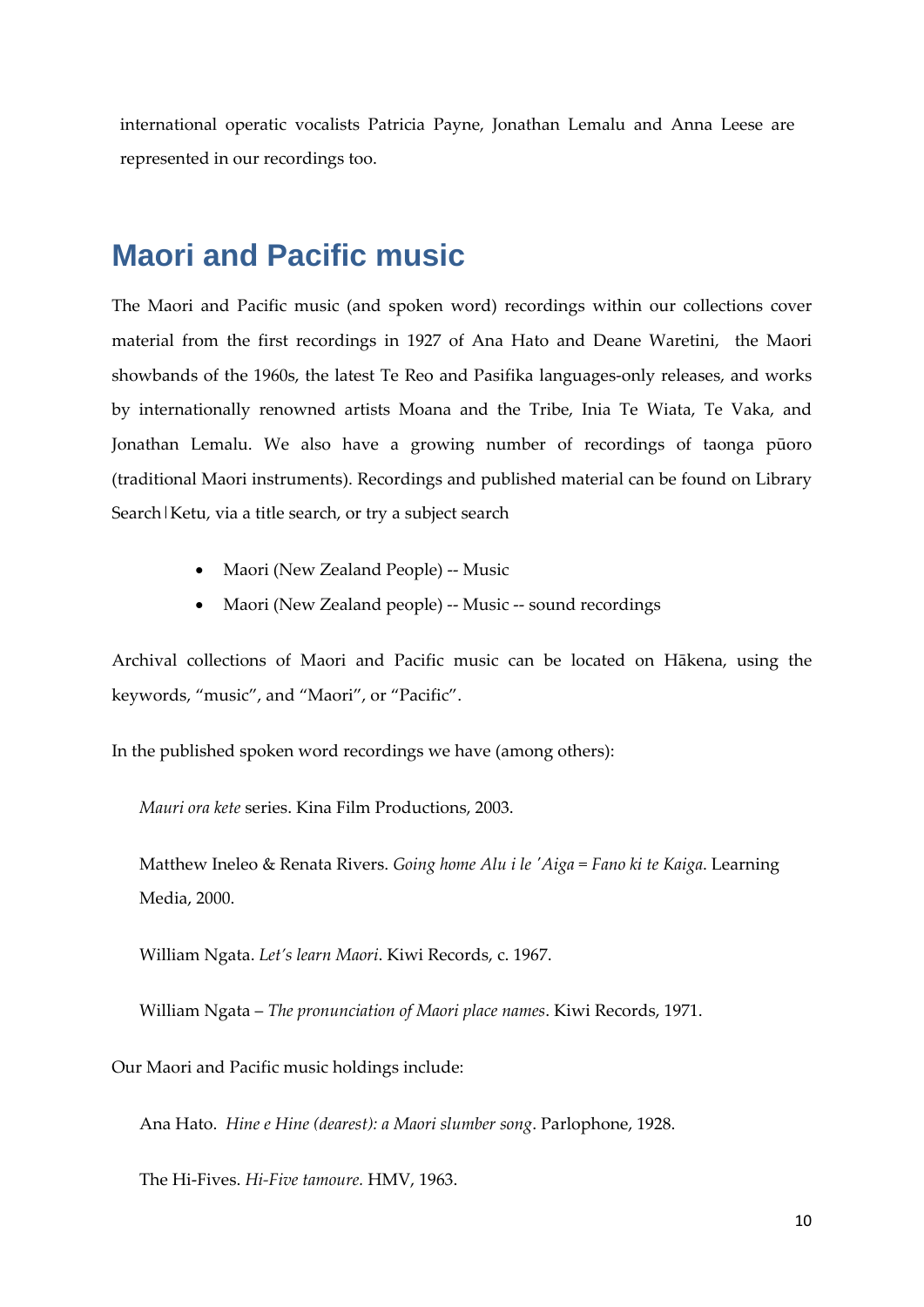Hirini Melbourne and Richard Nunns. *Te ku te whe*. Rattle, 1994.

Ariana Tikao – *Whāea*. Maorimusic.com, 2002.

Various Artists – *Iwi hit discs*. NZOA, 1998‐2010.

Various Artists – *Pacific nation vol. 1*. Tangata Nation, 1998.

Various Artists *– Vikings of the South Pacific: Music of the New Zealand Maori*. Viking, 1962.

We have a number of Maori and Pacific music publications, covering various aspects of waiata, chant, and song, including:

Brian Diettrich (2011). *Music in Pacific Island cultures: Experiencing music, expressing culture.* New York: Oxford University Press.

Mervyn Mclean (ed.) (2008). *Catalogue of McLean Collection recordings of traditional music of Aitutaki and Mangaia, Cook Islands, Sept.‐Nov. 1967*. Auckland, N.Z.: Archive of Maori and Pacific Music, Centre for Pacific Studies, University of Auckland.

A. F. McDonnell, (1923). *Maori songs and proverbs (ancient and modern) Ko nga waiata Maori me nga kupu whakatauki: He mea kohikohi a pukapuka.* Auckland: A.F. McDonnell.

Paul Peritas (1925). *Hinemoa: The leap‐year pantomime: A story of the good old times, when the* girls made love to the boys, with a mime on the war--the Suffragette war, patriotic, pictorial, and *Polynesian*. Melbourne: Tytherleigh Press.

Within Hocken's archives, there is a significant collection of Maori and Pacific musical recordings and research, donated by Dr Mervyn McLean. These can be requested on Hākena.

#### **Mervyn McLean: collection (1949‐2008) (ARC‐0613)**

Dr Mervyn McLean was formerly Associate Professor of Ethnomusicology at the University of Auckland, and the founding Head of the Archive of Maori and Pacifiic Music. His collection includes a large number of original recordings of Maori and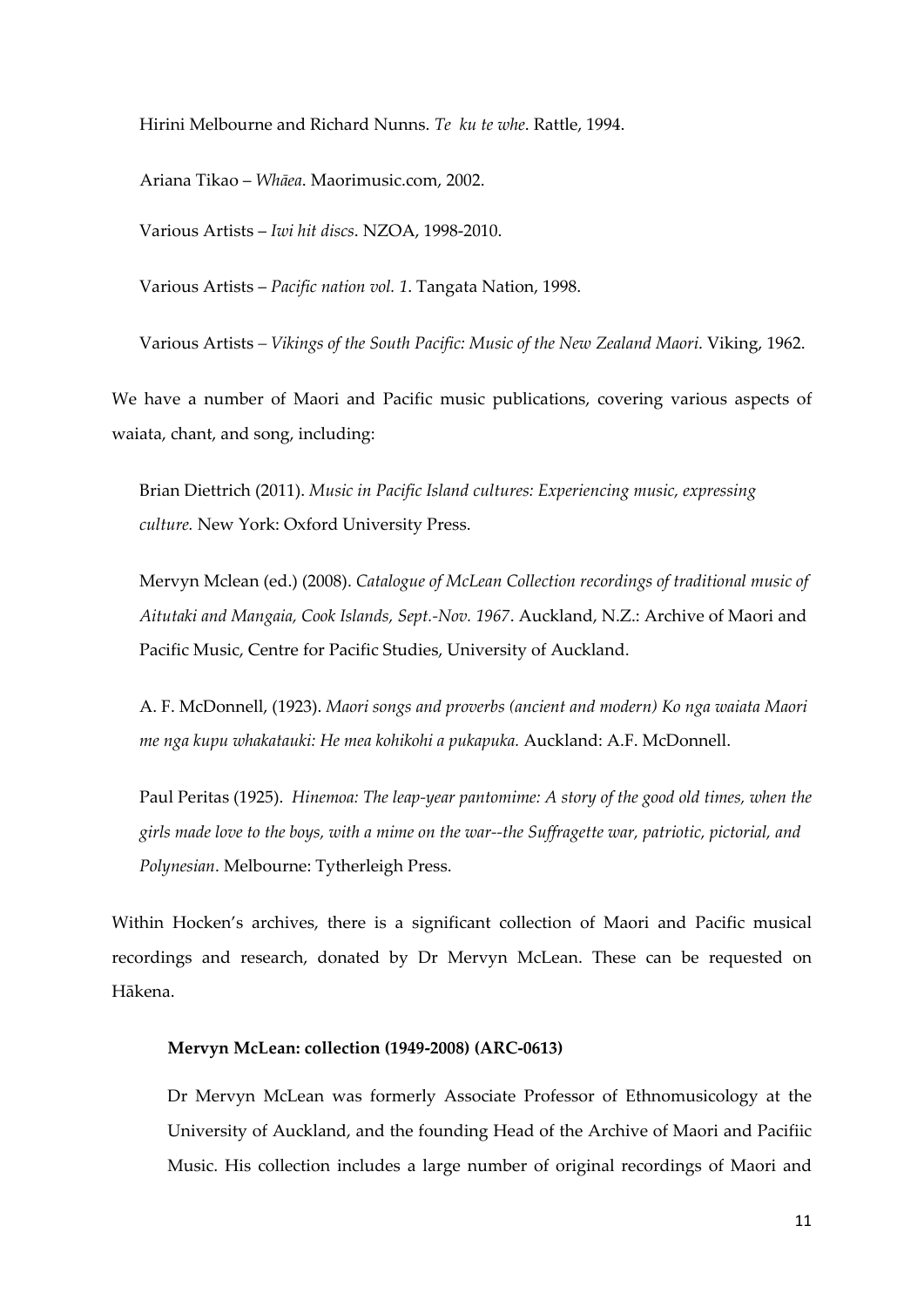Cook Island music. Published catalogues, published and manuscript copies of many song texts, copies of McLean's own MA and PhD theses, and a card index to first lines of published waiata are also included within the collection.

### **Publications: Monographs**

Hocken holds a large selection of music‐related books and publications covering a broad range of genres and artists; from opera to avant‐pop; from Douglas Lilburn to Lorde, and various forms of Maori and Pacific music. These include biographies, historiographies, histories, discographies, bibliographies, genre guides and investigations, catalogues, popular music chart lists, and canonical lists. All are available to search through Library Search | Ketu by title, or author. Some well-known titles include:

Nick Bollinger (2009). *100 Essential New Zealand albums*. Wellington: Awa Press.

Chris Bourke (2010). *Blue smoke: The lost dawn of New Zealand popular music 1918‐1964.* Auckland: Auckland University Press.

Shelly Brunt and Oli Wilson (eds) (2018). *Made in Australia and Aotearoa /New Zealand: Studies in popular music*. Abingdon: Routledge.

Wade Churton (1999). *Have you checked the children? Punk and postpunk music in New Zealand 1977‐1981.* Christchurch: Put your foot down.

John Dix (1988). *Stranded in paradise: New Zealand rock'n'roll 1955‐1988.* Wellington: Paradise Publications.

Joanna Mathers (2018). *Backstage passes*: *The untold story of New Zealand's liv music venues 1960‐1990*. Auckland: New Holland.

Norman Meehan and Tony Whincup (2016). *New Zealand jazz life*. Wellington: Victoria University Press.

Richard Moyle (1988). *Traditional Samoan music*. Auckland and Laie: Auckland University Press in association with the Institute for Polynesian Studies.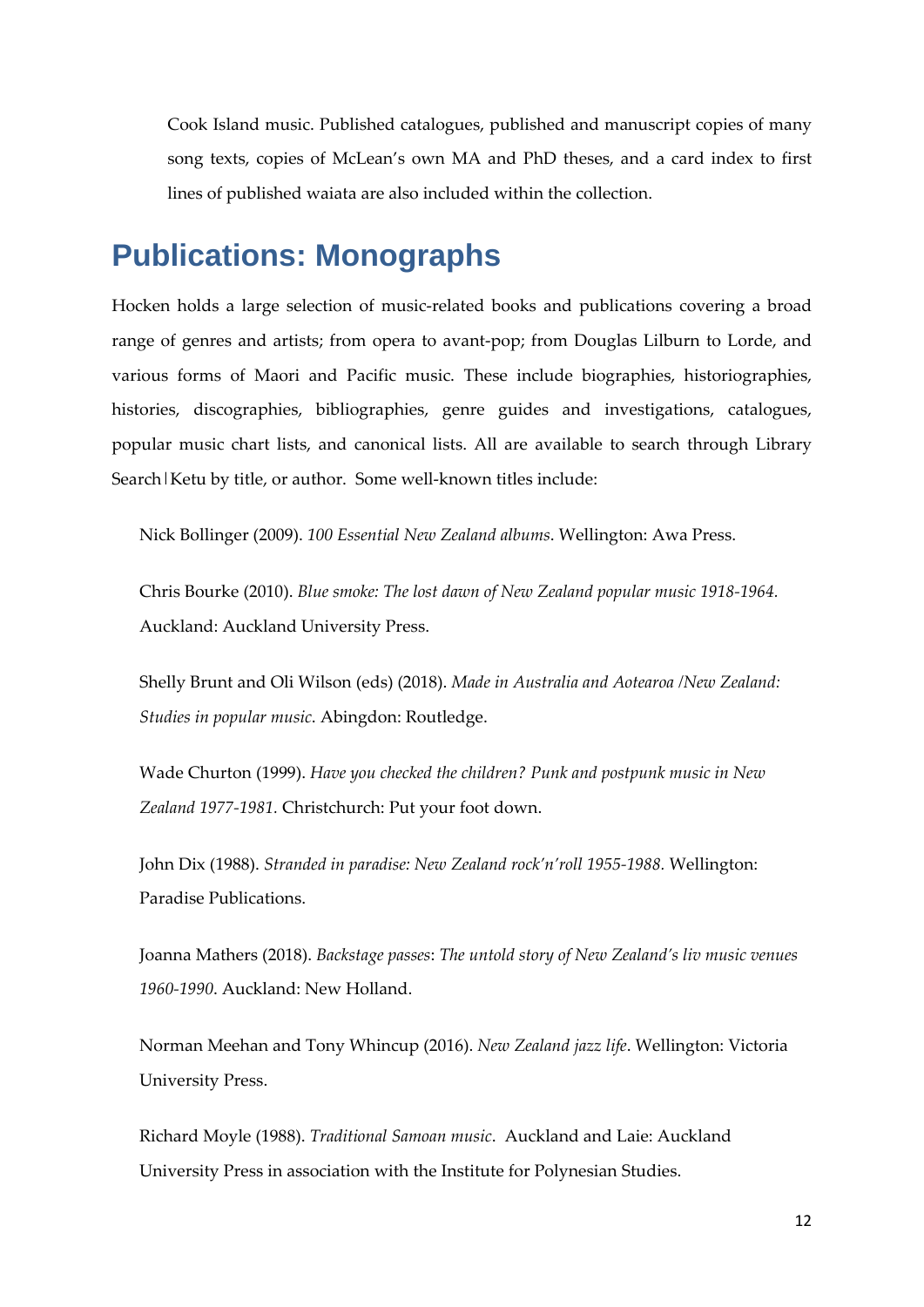Philip Norman (2006). *Douglas Lilburn: His life and music*. Christchurch: Canterbury University Press.

Margaret Orbell (1991). *Waiata: Maori songs in history*. Auckland: Reed.

Jennifer Shennan (2015). *Jack! Celebrating Jack Body, composer.* Wellington: Steele Roberts and Associates.

We have an ever-growing collection of music books dedicated to the various music scenes and communities in Dunedin. These include:

Matthew Bannister (1999). *Positively George Street: Sneaky Feelings and the Dunedin Sound.* Auckland: Reed Publishing.

Dan Bendrups and Graeme Downes (eds) (2011). *Dunedin soundings: place and performance.* Dunedin: Otago University Press.

Margaret Campbell (1945). *Music in Dunedin: an historical account of Dunedin's musicians and musical societies from the founding of the province in 1848.* Dunedin: Charles Begg and Co.

Ian Chapman (2016). *The Dunedin Sound: Some disenchanted evening*. Auckland: Bateman.

Trish Saunders (2011). *The other Dunedin sound: the acoustic community of southern New Zealand.* Dunedin: T. Saunders.

All New Zealand music publications can be located on Library Search|Ketu. To browse the items for a particular artist, search the name of a musician through the author field of the advanced search or in the simple search. Titles can be located in both the simple and advanced search options.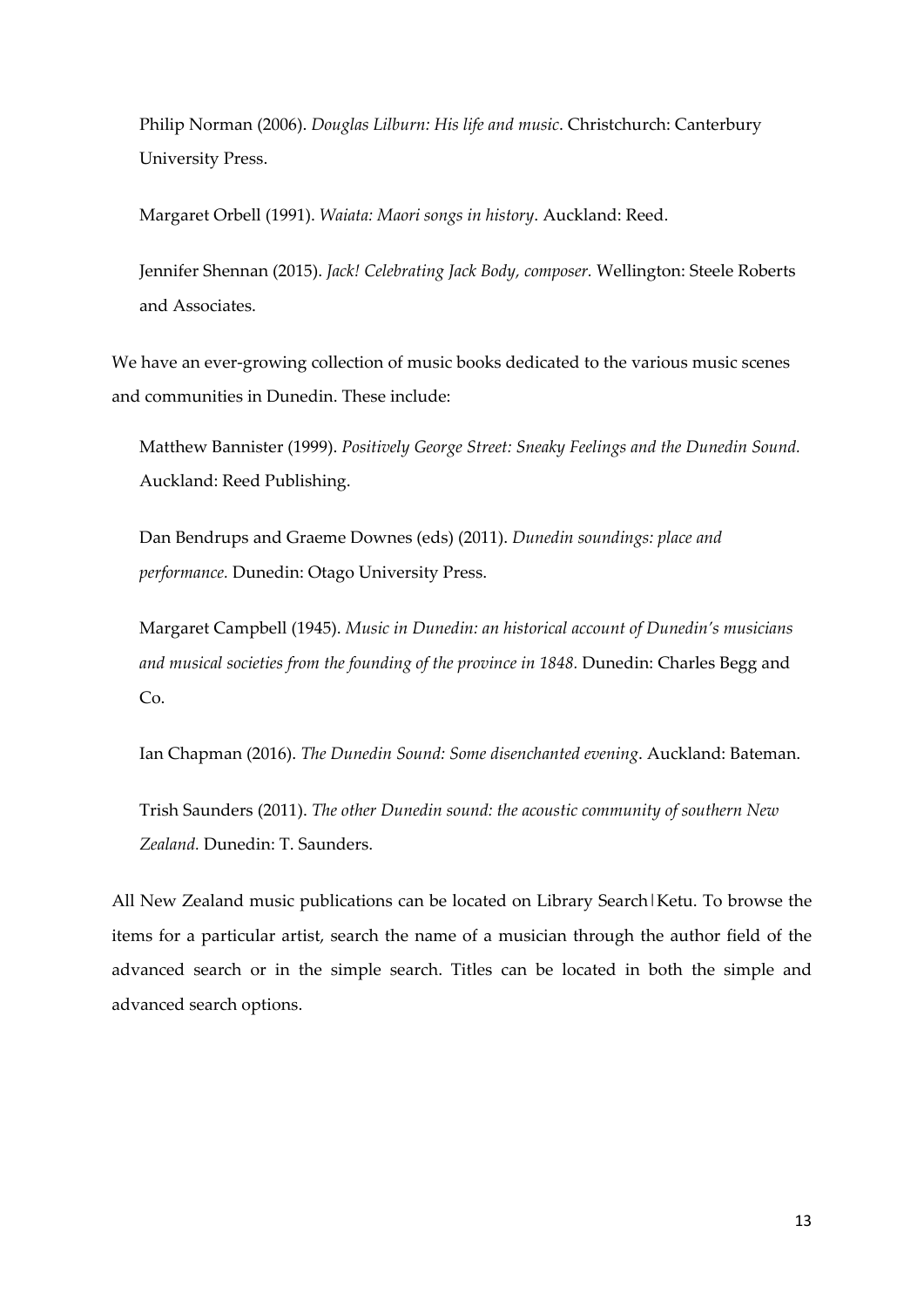# **Publications: Theses**

Hocken Collections holds some postgraduate research from the University of Otago relating to New Zealand music. The range of subjects is broad, covering many genres and topics. Notable titles in include:

Adair Margaret Bruorton (1980). *Tempo rubato: classical music in Dunedin during the 1920ʹs.* B.A. Hons. Thesis. University of Otago.

Jean Clare Gleeson (2010). *Charles Begg and Company Limited: The story of music in New Zealand is the history of Beggs*. M.A. Thesis. University of Otago. Also available electronically at OUR Archive https://ourarchive.otago.ac.nz/handle/10523/2964

Susan A. Harkness (1980). *History in song: The nature and development of New Zealand folk music.* B.A. Hons. Thesis. University of Otago.

David Murray (2005). *Raffaello Squarise (1856‐1945): The colonial career of an Italian maestro.* PhD Thesis. University of Otago. Also available electronically at OUR Archive https://ourarchive.otago.ac.nz/handle/10523/346.

Craig Robertson (1991). "*It's OK, it's all right, oh yeah": The 'Dunedin Sound'?*" B.A. Hons. Thesis. University of Otago.Also available electronically at OUR Archive https://ourarchive.otago.ac.nz/handle/10523/7122

Michelle Willyams (2012). *Singing faith: A history of the Waiata Maori Choir 1924‐1938.* M.A. Thesis. University of Otago. Also available electronically at OUR Archive https://ourarchive.otago.ac.nz/handle/10523/2405.

Brett David Wilson (2009). *National identity: The Finn Brothers' 'Everyone is Here': What it is to be a New Zealander.* M.A. Thesis. University of Otago.

Print theses are available to use in the library. To search for music-related theses on Library Search | Ketu, try a subject search using 'New Zealand music', and then refine to theses.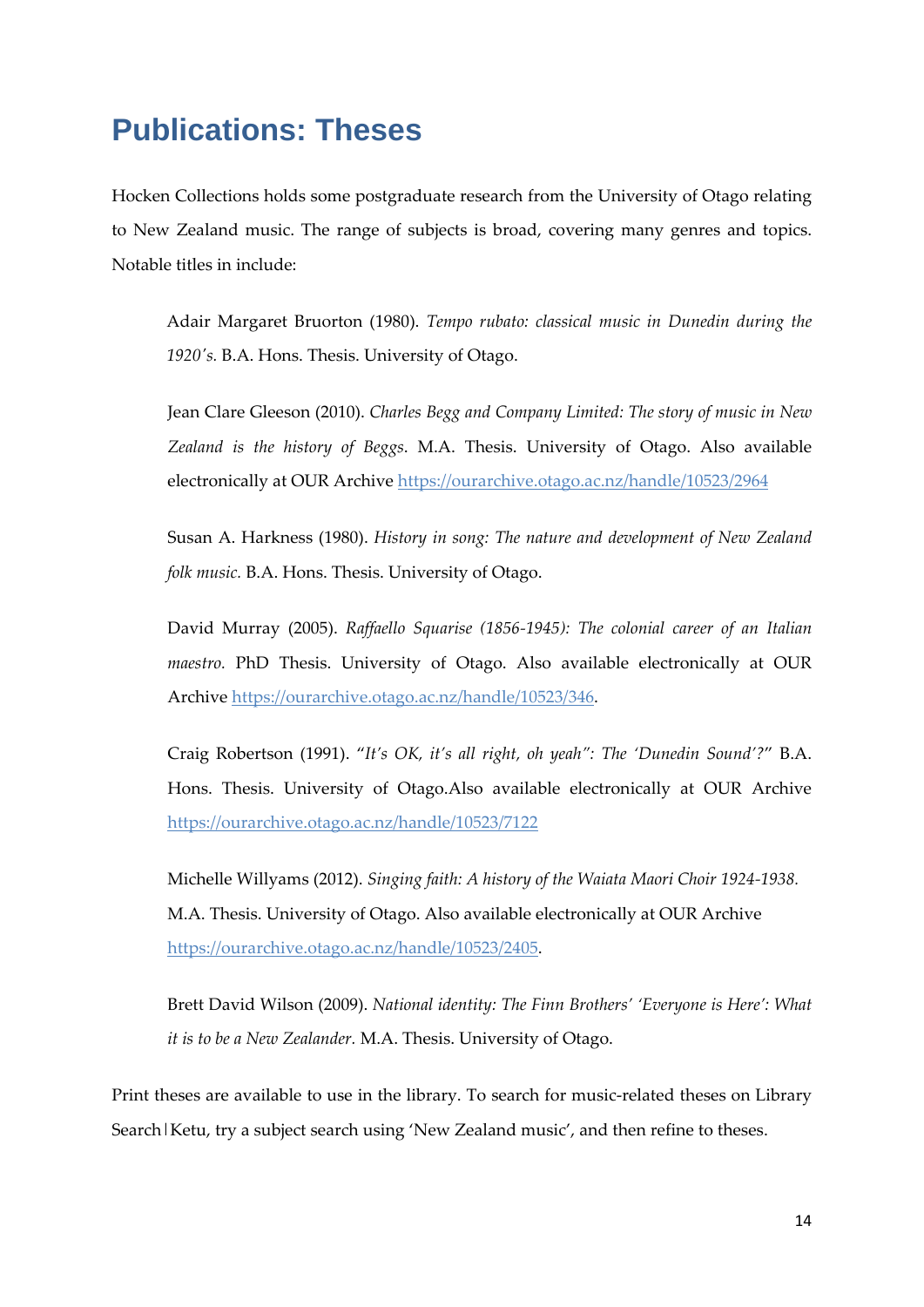# **Publications: Serials**

To complement our music monographs, we also hold a varied selection of serials (journals, magazines, 'zines, reports) on all facets and genres of New Zealand and Pacific music, with the earliest title dating back to 1893. These can be located in Library Search|Ketu through a title search, or a subject search where the search is limited to **journals** only. Our journal and magazine titles include:

*APRA journal* (1969‐81)

*Canzona: Composer's Association of New Zealand, Inc.* (1979‐90)

*Composer* (1958‐1976)

*Early music New Zealand* (1985‐87)

*Jukebox* (1946)

*Kreshendo: NZ's only metal mag* (1983‐85)

*Music in New Zealand* (1988‐2002)

*Music in New Zealand: An independent journal* (1931‐37)

*NZ musician* (1990‐ ) https://nzmusician.co.nz/

*Perfect beat* (1992-); recent issues can be viewed online at https://bit.ly/2srzoN9 and some issues are available as an e‐journal (access in the library for University of Otago staff and students only)

*Pop score: New Zealand's monthly pop magazine* (1977‐78)

*Rip it up* (1977‐ )

*Te ara puoro = Maori musical creativity* (1999‐2001)

*Third stream* (1968)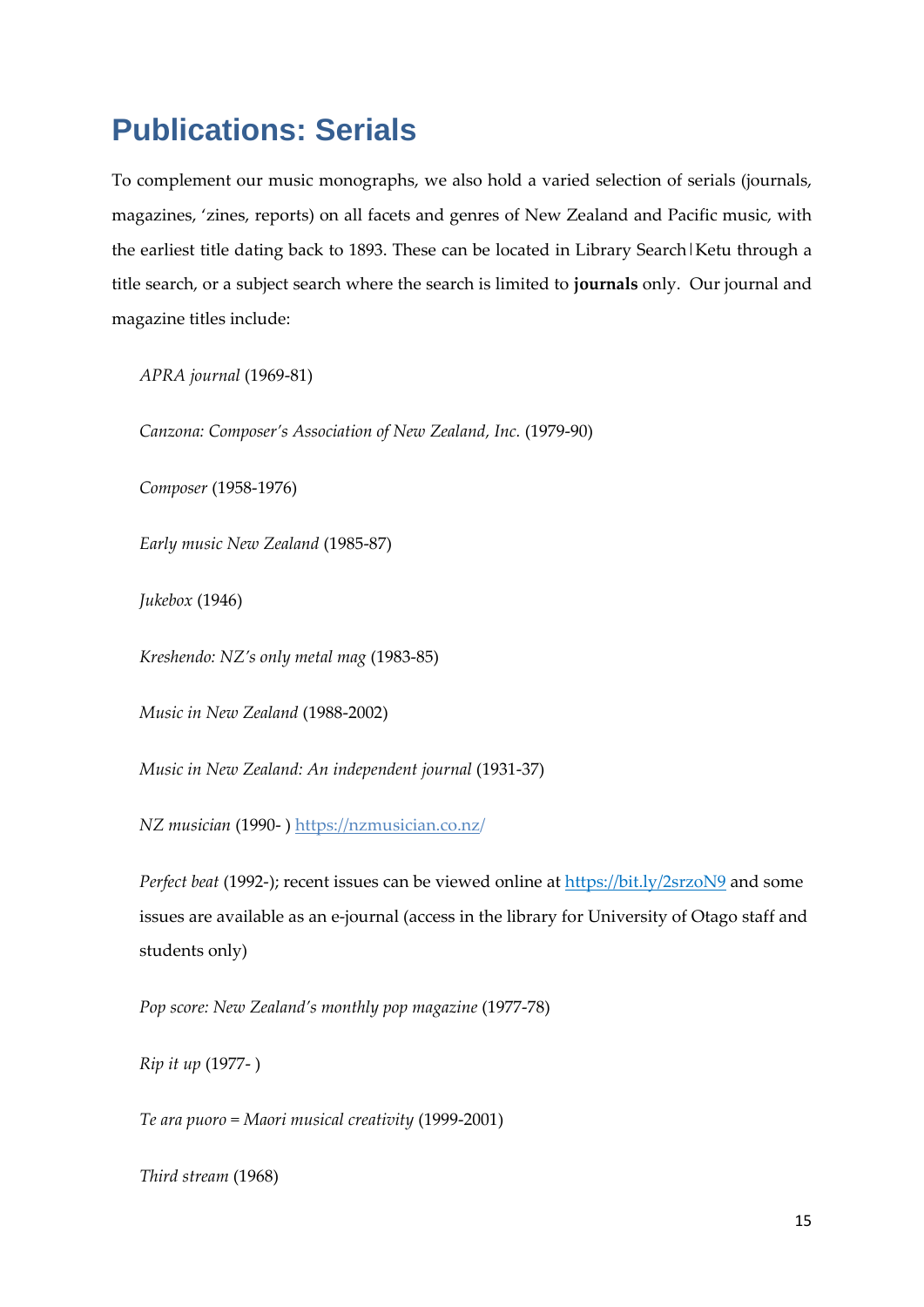#### *Triad* (1893‐1927)

The music serials and periodicals collection also includes reports, published minutes and newsletters of local music‐related societies, groups, and clubs. Also, try the Papers Past website https://paperspast.natlib.govt.nz/ for locating historical information about performances, composers, and musical artists in New Zealand newspapers. Index New Zealand https://goo.gl/pPJ8da offers the ability to search for article titles and descriptions relating to music (and countless other subjects) from over 1000 New Zealand periodicals and newpapers dating from the 1950s.

### **Publications: Sheet music**

We have over 2,500 music sheets at Hocken Collections, ranging from early (rare) copies (first British edition, and first local editions) of *God defend New Zealand*, to the latest works by John Psathas, Gareth Farr, and other national and local composers, including the University of Otago's Mozart fellows.

We are extremely fortunate to have in our collection one of the two known copies of New Zealand's "alternative" national anthem, *All hail! Zealandia* by Robert Crosbie, which dates back to 1885, while our earliest music sheet is *The whalers of the deep deep Sea* by Te Heu Heu, from 1857. We have a large number of scores by the significant figures in New Zealand contemporary music, including Douglas Lilburn, David Farquhar, Larry Pruden, Jack Body, and Anthony Ritchie, and a substantial collection of well‐known folk and popular songs from throughout the country. Some of these titles are included in Alistair Gilkison's catalogue of sheet music *Archive of New Zealand sheet music*, which is also located in our holdings.

Hocken's sheet music holdings also include war songs from the Boer War, and both the first and second world wars. We have digitised many of our World War I era music sheets, and these can be viewed via OUR Heritage at http://otago.ourheritage.ac.nz/collections/show/60. Our sheet music holdings include: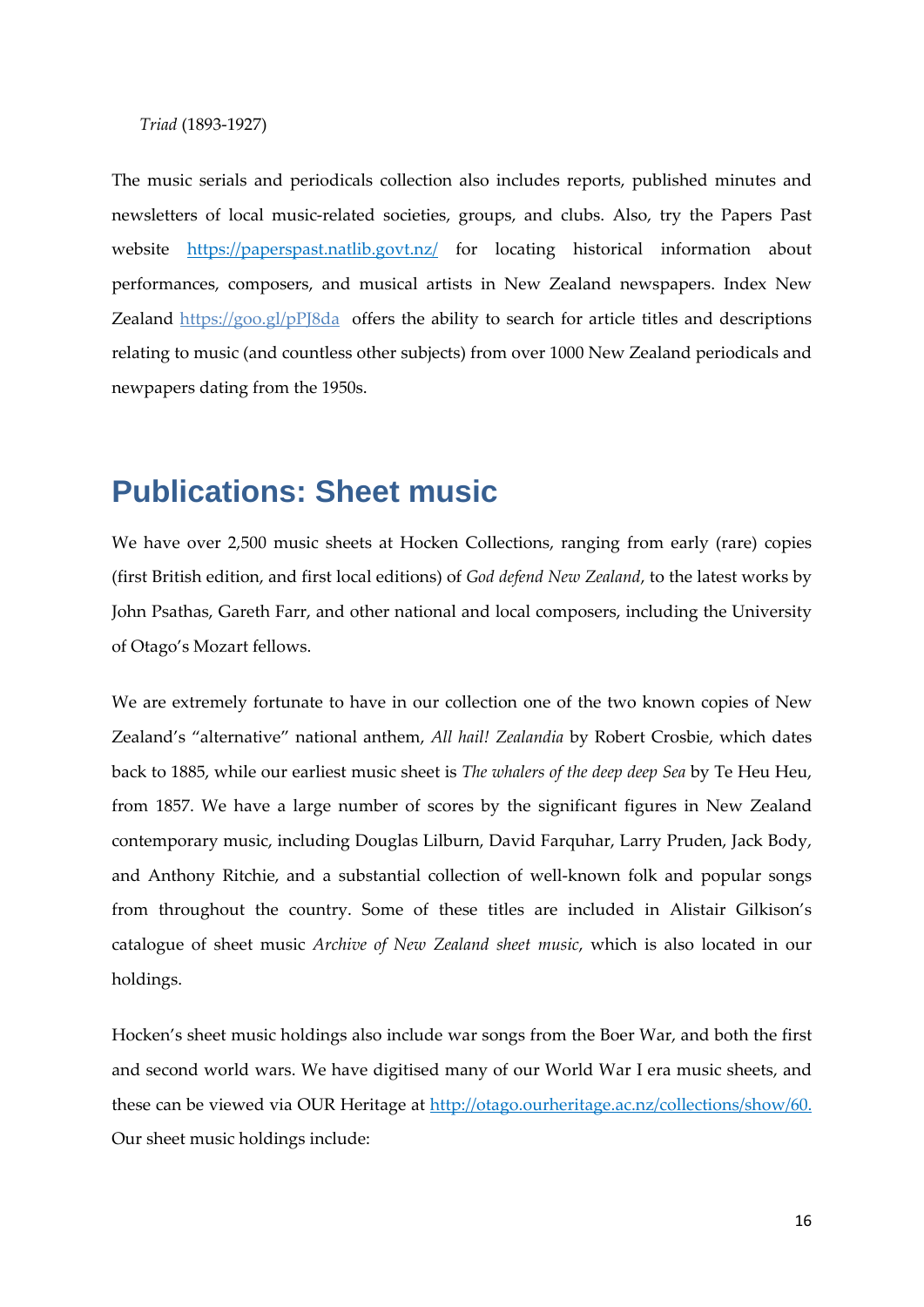James H. Brown (1894). *The Tarakoi waltz*. Dunedin, N.Z. Charles Begg and Co.

A.R. Don and H.S.B. Ribbands (1914?). *Our territorials. A chorus march song, dedicated to the expeditionary forces, 1914.* Dunedin, N.Z.: C. Begg.

Ernest Denis Hoben and R.A. Thorne (1916?). *Haere tonu: Maori war song.* Auckland, N.Z.: A. Eady & Co.

Alexander F. Lithgow. (1916). *New Zealand territorials: March.* New York, U.S.A.: Carl Fischer.

F.H Merrie and S.G. Hoskins (1942?). *The Anzacs march again*. Rotorua, N.Z.: Newson and Stroud.

Seaton Rivers (1907). *The red carnation: Morceau de salon*. Dunedin, N.Z.: Charles Begg and Co.

Mary Symons (19‐‐?). *Ake ake waltz: Dedicated to the New Zealand contingents.* London: Charles Woolhouse.

We also hold copies of educational music books, including:

J. L. Innes; New Zealand. Department of Education (1907). *Zealandia song book. Part I.* New ed. London: J. Curwen & Sons; Auckland, N.Z.: Upton.

J. L. Innes; New Zealand. Department of Education (190?). *The Zealandia song book. Part II.* London: J. Curwen & Sons; Auckland, N.Z.: Upton.

M.A.J. Crawford and G.B. Laidlaw (1917). *New Zealand fern school song book containing ten beautiful songs with music in old and new notations.* Dunedin, N.Z.: Mills, Dick and Co.

New Zealand Broadcasting Service (1958). *Teachers music 1958: Broadcasts to schools*. Wellington, N.Z.: School Publications Branch, Dept. of Education.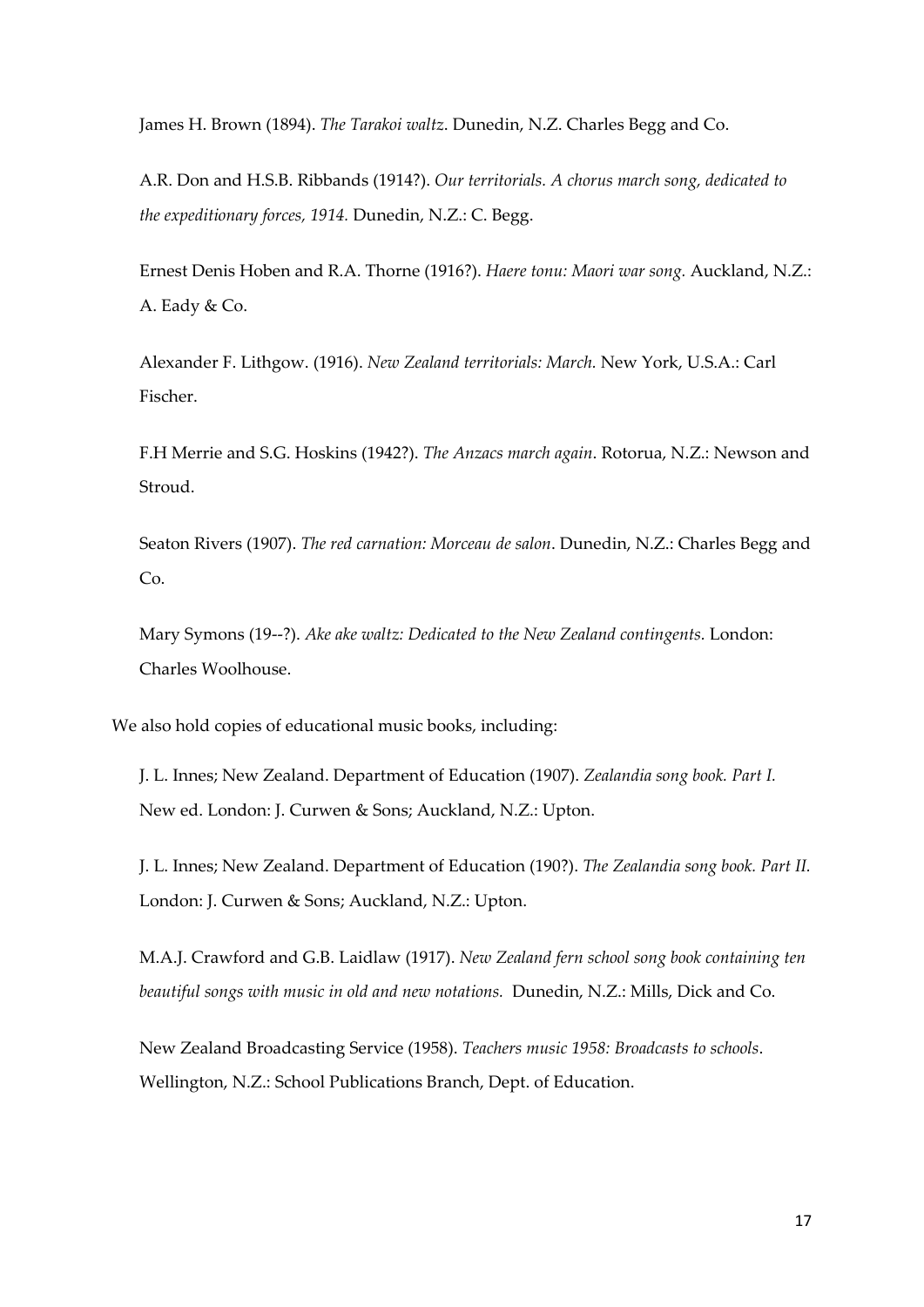All sheet music can be located on Library Search | Ketu. Search for author or composer in the advanced search field. To locate sheet music in Hocken Collections, refine the search results to the 'score' type, and 'Hocken' in the Library tab.

Clare Gleeson used some of Hocken's bound sheet music volumes for her 2018 PhD thesis *Owner Bound Music: a study of popular sheet music selling and music making in the New Zealand home 1840‐1940*. The thesis examines the cultural and commercial value of music sellers and music owners. This is available through Victoria University's research archive http://researcharchive.vuw.ac.nz/handle/10063/8049

# **Archives**

Hocken's archives contain mostly paper documents, records, and photographic images from individuals, groups, associations, companies, and societies. The music‐related archives kept here include some set-lists and lyrics, meeting minutes, financial records, membership lists, newsletters, historical notes, certificates and awards, concert programmes, scores, photographs, and scrapbooks/albums. While we have a large number of records pertaining to companies, groups, associations, and societies, we also have a large number of records relating to music publishers, teachers, musicians, and composers. They include:

### **Ken Avery: Where are the camels? A dance band diary (1940s‐1980s) [Misc‐MS‐ 1053]**

Ken Avery was a jazz musician, forming the River Club Jazz group in Christchurch before working at the NZBS as the transcriptions manager. As a jazz musician, Avery was a songwriter, bandleader and musician (he wrote the song 'Paekakariki'), and was featured on many important local recordings – Avery and his band were Johnny Cooper's backing band for his version of 'Rock around the clock'. Avery's diary is a biographical history of New Zealand jazz and dance bands.

#### **Eileen Cameron Broadley: Papers relating to her musical career [Misc‐MS‐1033]**

Eileen Cameron Broadley was a musician and composer, based in Otago. Her papers include scores, correspondence and photographs.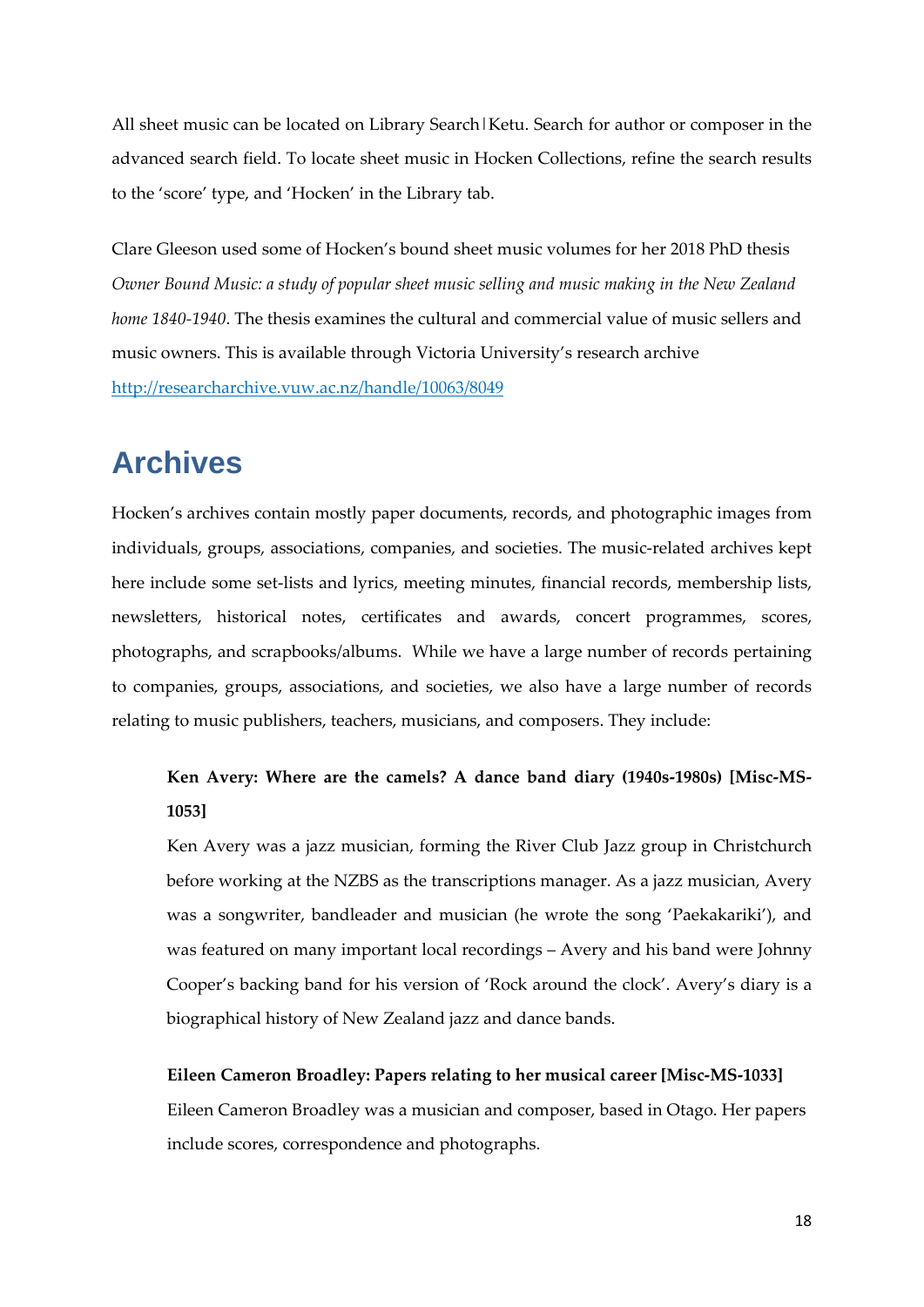### **Clive Marie Cornford: Papers relating to F.L. Jones and the Jones family [ARC‐ 0600]**

Clive Marie Cornford was the daughter of Dunedin photographer and singer Francis Lawrence Jones. The collection includes artworks, programmes, papers and scrapbooks. Scrapbooks include programmes of concerts that F.L. Jones performed in, or was part of the organisation committee.

#### **Peter Dawson: Photographs and tapes (c.1920s‐1940s) [82‐111]**

Peter Dawson was a New Zealand singer, composer, and broadcaster. His collection contains photographs, clippings and reel‐to‐reel tapes of music. Hocken holds related collections (84‐048) of Sinton's sheet music.

### **Alastair Galbraith: Papers relating to Super 8 Inc., Everything Inc. and Chippendale House Collective Inc. (1983‐1999) [AG‐994]**

Alastair Galbraith is a local musician and performer, and a member of local bands The Rip and Plagal Grind, and established the Chippendale House Collective in 1983. This collection includes promotional material and documentation.

#### **Douglas Gordon Lilburn: Papers [ARC‐0521]**

Douglas Lilburn is a towering figure in New Zealand contemporary music. Hocken's Lilburn collection includes music scores, and a typeset poem by Charles Brasch. Correspondence from Lilburn is also found within other collections in Hocken's archives.

#### **David MacDonald: Material related to The Titans (c.1964‐1968) [MS‐4760]**

The Titans were a local Dunedin band from the 1960s, managed by David MacDonald. This collection contains recordings on reel-to-reel tape, photographs, programmes, and a large collection of concert posters (including one promoting them as 'Dunedin's No. 1 band.' A scrapbook with clippings and business cards is also included.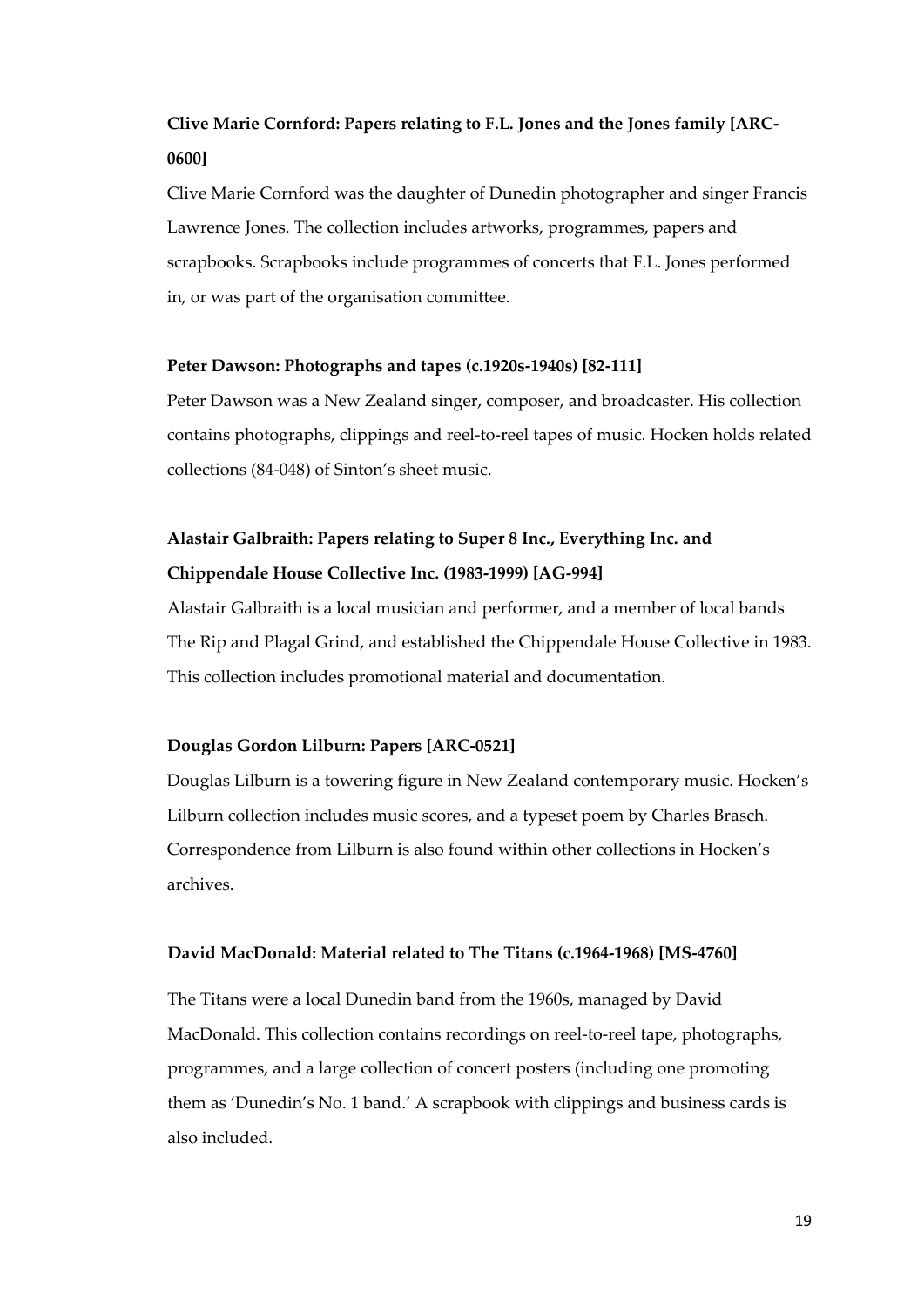#### **Anthony Ritchie: Music scores [99‐053]**

Professor Anthony Richie is a composer and academic in the Music Department at University of Otago. His collection includes scores of music written throughout his career. Please note this collection requires Prof. Ritchie's permission to view it.

#### **Walter James Sinton: Papers [ARC‐0426]**

Walter Sinton worked at Beggs music as a salesman, before ultimately purchasing the Dunedin branch in 1971. Sinton was also a musician, performing with Margaret Gardiner. Sinton's papers include articles, diaries, minute books and photographs.

#### **Maurice Till: Papers (1933‐2010) [MS‐4204]**

Maurice Till was a concert pianist, and music teacher, who performed both in New Zealand, and internationally. This collection includes, sound recordings, ephemera, correspondence, programmes, scrapbooks, and diaries.

### **Ruth Wylie: University of Otago song. Words by James K. Baxter. Music by Douglas Lilburn (1945) [Misc‐MS‐2018]**

In 2009, Ruth Wylie donated the original manuscript score and text of a new song for the University of Otago, written by James K. Baxter and Douglas Lilburn, as a potential replacement for the existing University song. This item also includes a related newspaper clipping.

#### **Xpressway: Records of a Dunedin independent record label (1988‐1993) [94‐156]**

Xpressway Records was an independent record label founded by Bruce Russell, based in Port Chalmers between 1988 and 1993. This collection includes correspondence, photographs, programmes, and promotional material. Accompanying collections of posters and live recordings (on cassette) were transferred (respectively) to the posters and published music collections.

We also have Dr. David Murray's research papers, and manuscripts of Rafaello Squarise (ARC‐0573), an Italian‐born composer and violinist who lived and worked in Dunedin at the turn of the 20<sup>th</sup> century.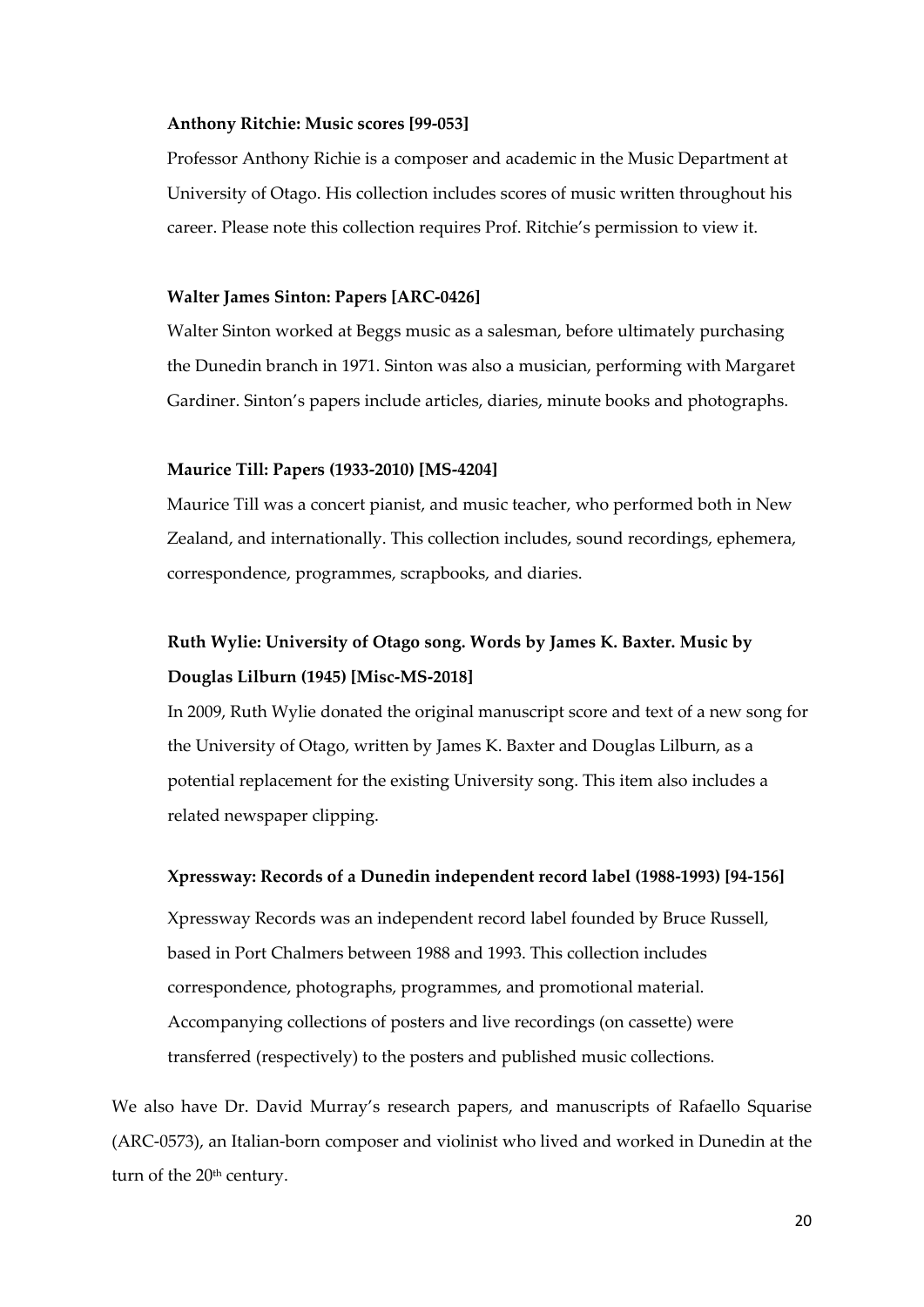Groups and associations whose papers reside in the Hocken collections include:

#### **The Dunedin Philharmonic Society: Records (1904‐1912) [MS‐1012]**

The Dunedin Philharmonic Society was an amateur orchestral society, established in 1904 by founding conductor Rafaello Squarise. These records include the society's constitution and rules, financial records, concert programmes, and notebooks.

#### **Otago University Folk Music Club: Files (1966‐1978) [AG‐047]**

The Otago University Folk Music Club files include address books, newsletters, correspondence and minutes. A related collection (84‐054) includes reel‐to‐reel tapes of their performances.

#### **Dunedin Civic Orchestra Inc: Records (1955‐2006) [ARC‐0593]**

The Dunedin Civic Orchestra was formed in 1965, and later became known as The Southern Sinfonia in 2000. The records include concert posters and programmes, correspondence, minutes, and reports.

#### **Society of Women Musicians of Otago Inc.: Records (1925‐2001) [ARC‐0184]**

This collection provides a view into women making music in Otago. The society dates back to 1925, and the collection includes minute books, reports, membership records, correspondence, and concert programmes.

All archives material is searchable on Hākena**.** A 'keyword' search of 'music' will retrieve a large number of music‐related material in pictures, photographs, and archives, which can be filtered down by clicking on the 'archives' radio button on the left hand side of the screen. Alternately, a 'name' search will take you directly to the collection of the person/institution for whom you are searching. **Please note that some archives collections are restricted, and cannot be accessed without prior permission.**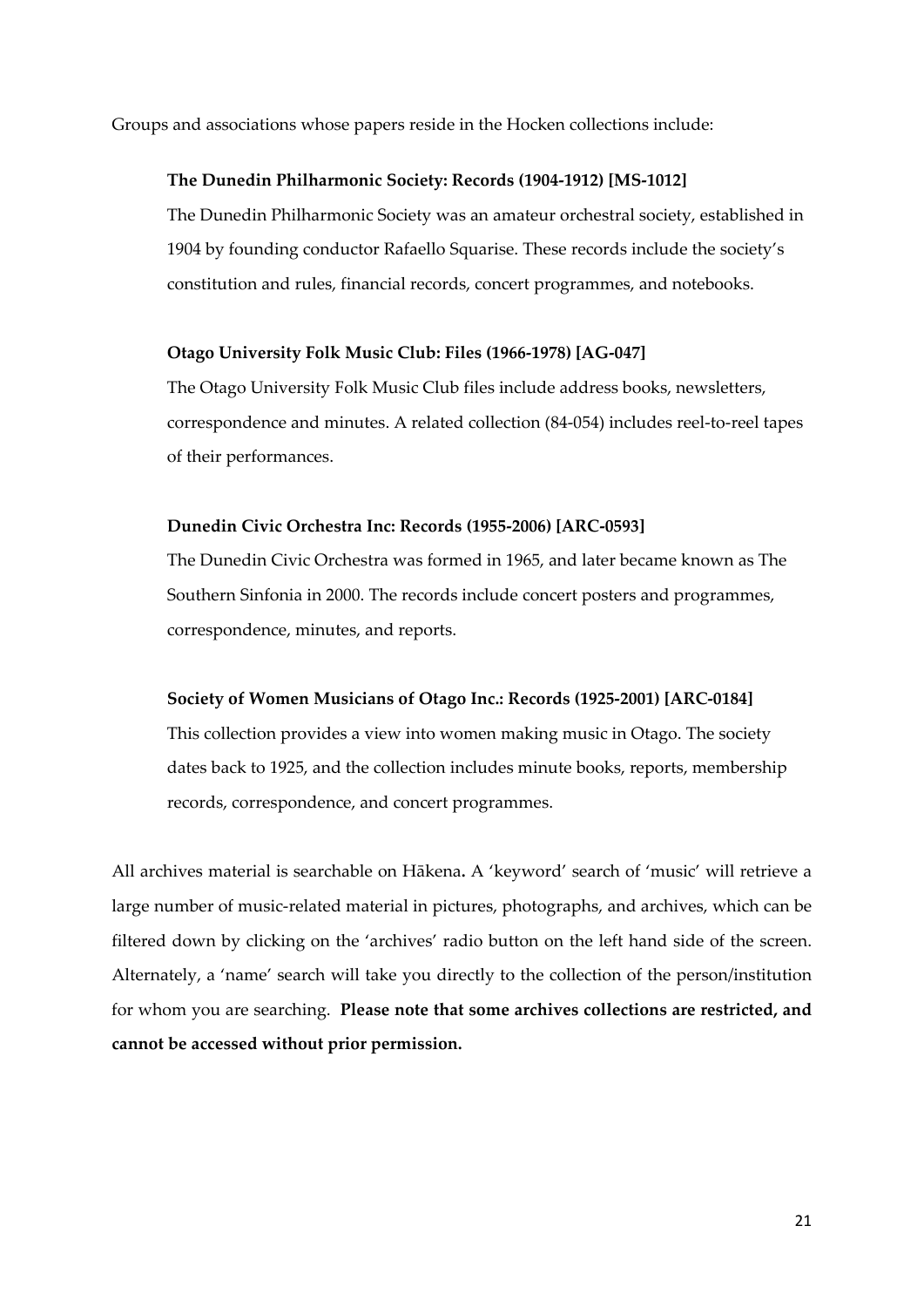# **Music ephemera**

Our wider ephemera collection dates back to late 19th Century, and contains items that represent everyday life in New Zealand. Music ephemera includes, but is not limited to, tickets, concert programmes, badges, stickers and similar items relating to music from Otago. The ephemera collection is not yet listed on any online catalogue so please ask at the reference desk for assistance.

# **Music files**

Our music collections are supplemented by music files, clippings from newspaper and magazine articles, features and columns. Most of these files are from 1970s to 1990s and they are arranged and grouped together by artist, label, institution or scene. The music files are not catalogued on Library Search|Ketu, or Hākena, but are listed on a spreadsheet, and are available to use – please ask at the Reference Desk to view files.

# **Pictorial Collections: Pictures**

Hocken Collections has over 17,000 works of art, including a number depicting musicians, or music. These can be located by using a keyword search in Hākena, using the terms "music", or "musicians". Alternately, if you know a particular title, or artist name, you can search using those terms. Some examples of music‐related pictures at Hocken include:

- W.H. Allen. *Elena in her 1920s wedding gown*. (08/206)
- David A. Hutton. *Still life, music*. (A634)
- Jeffrey Harris. *Musicians*. (94/18)
- Joanna Margaret Paul. *Musicians*. (73/244)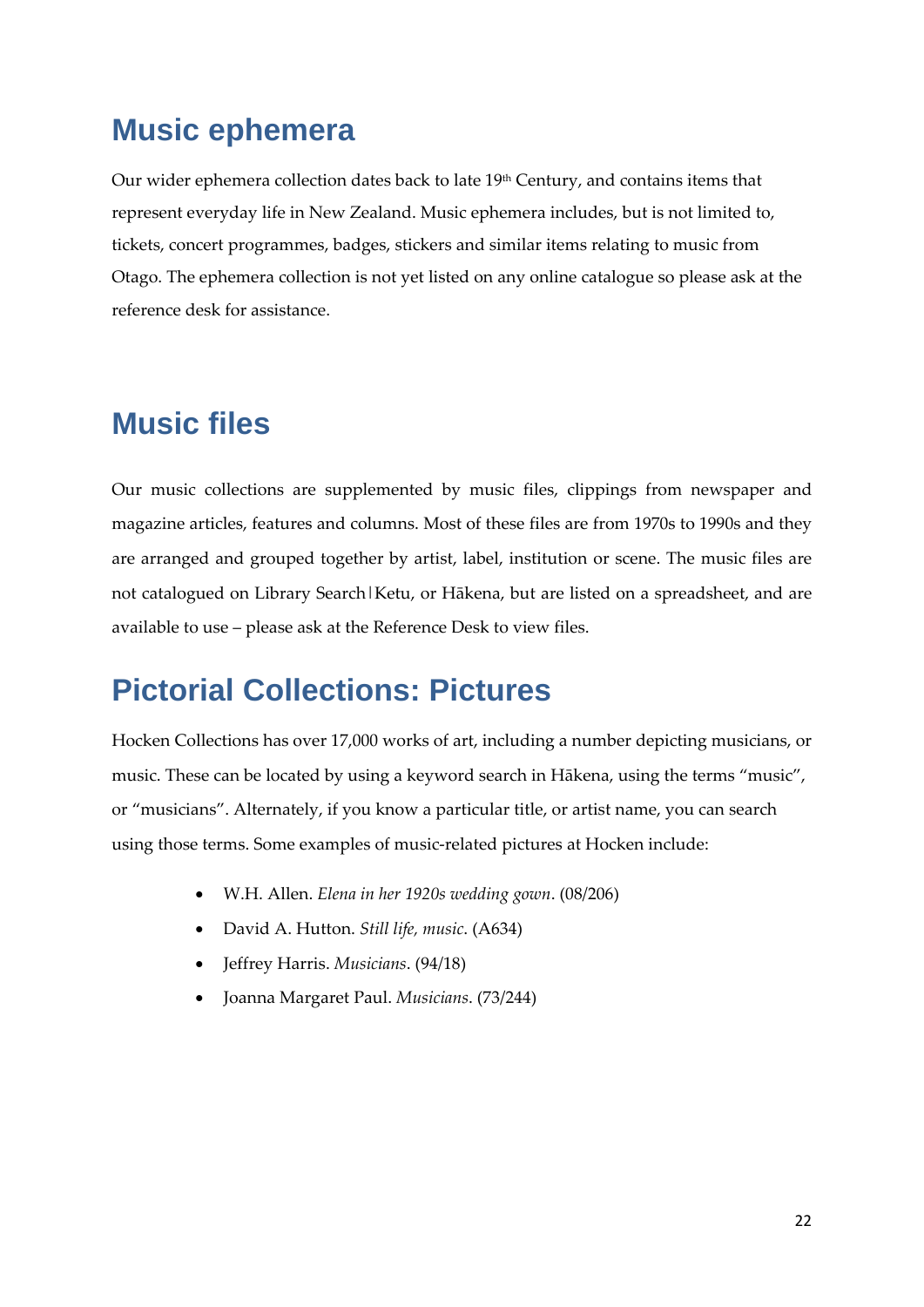# **Pictorial Collections: Photographs**

A large number of photographic images relating to music are held in archives, as part of various archival collections. However, in Pictorial Collections (upstairs), we also hold a significant collection of photographs and photographic albums. There are many images referring to New Zealand and local music, and some examples are:

- R.W. Coulter. *Photographs of Beggs music groups. (*P90‐012)
- C. Garlick. *Material relating to New Zealand 'pop' groups.* (P88‐013/1)
- E.A. Phillips, *Photograph of a marching band in Queenstown.* (P85‐015)
- Unknown. *Prints relating to Dunedin music groups.* (P99‐031/1; P99‐031/2)

Search for holdings on Hākena. Some photographs are viewable on the Hocken Snapshop https://hocken.recollect.co.nz – try the folder "Music & Musicians".

# **Posters**

Hocken holds a substantial selection of music posters dating back to the  $19<sup>th</sup>$  century, advertising local concerts and gigs, and album/EP and single releases. General posters for various genres and artists are also part of the collection. Most of the music posters date from the 1980s onwards. The posters collection is uncatalogued, but is arranged into categories, including:

- Artist name
- Dunedin Sound
- Music festivals
- Classical music

The posters collection is not yet listed on any online catalogue so please ask at the reference desk for assistance.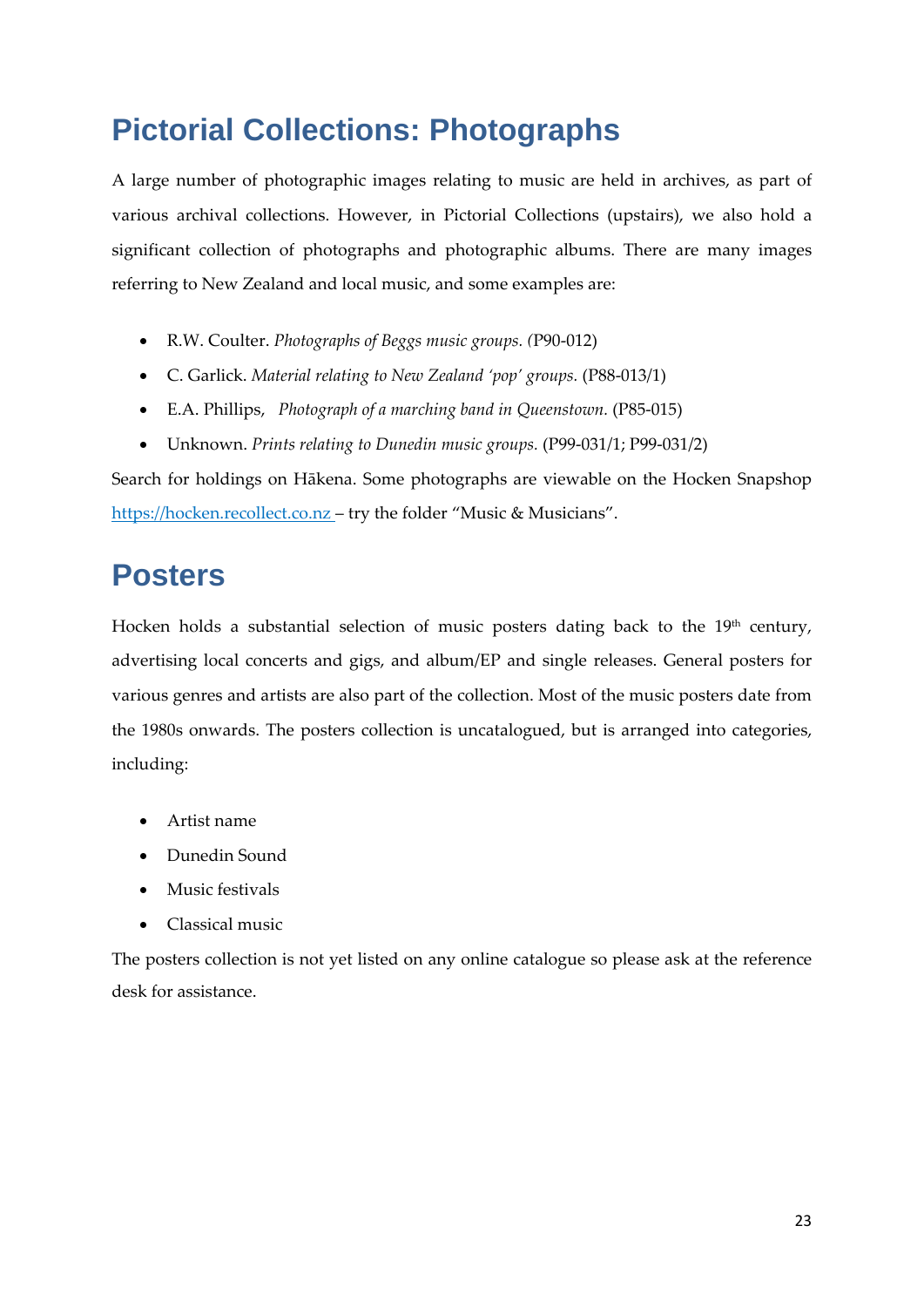### **Websites**

**Archives New Zealand information sheet:** https://archives.govt.nz/resources/research‐ resources/info-sheets This information sheet provides a guide to the music-related sources at Archives New Zealand, including copyright records, records relating to the National Orchestra, and music as part of the War Archives.

**Archive of Maori and Pacific music**. https://www.library.auckland.ac.nz/ampm/ Based at The University of Auckland library, the Archive of Maori and Pacific music comprises an ethnographic sound collection relating to the Pacific of national and international significance.

Audioculture. https://www.audioculture.co.nz Audioculture is the self-described 'noisy library of New Zealand music'. The site provides biographical and historical information on bands, solo artists, genres, scenes, and venues; it aims to provide a history of New Zealand music. Links to music videos and streamed songs are provided.

**Douglas Lilburn.** www.douglaslilburn.org/ Douglas Lilburn's official website includes material on his life and works, and provides information on the Lilburn Trust, which awards excellence in composition and performance, and provides grants for projects.

**Fishrider Records.** www.fishriderrecords.com/ Dunedin label Fishrider Records releases local music of what they call "underground psych‐pop." Many bands on Fishrider have been compared to those on Flying Nun, and have had positive international press.

**National Library of New Zealand.** https://natlib.govt.nz/collections/a‐z/music‐collections‐ and‐services The National Library of New Zealand has substantial music collections, incorporating musical recordings, scores, publications and hire choral and orchestral sets

**New Zealand folk song.** www.folksong.org.nz/ The folk song website collects traditional folk songs from all over New Zealand, and makes them searchable. The site provides lyrics, and videos of song performances**.**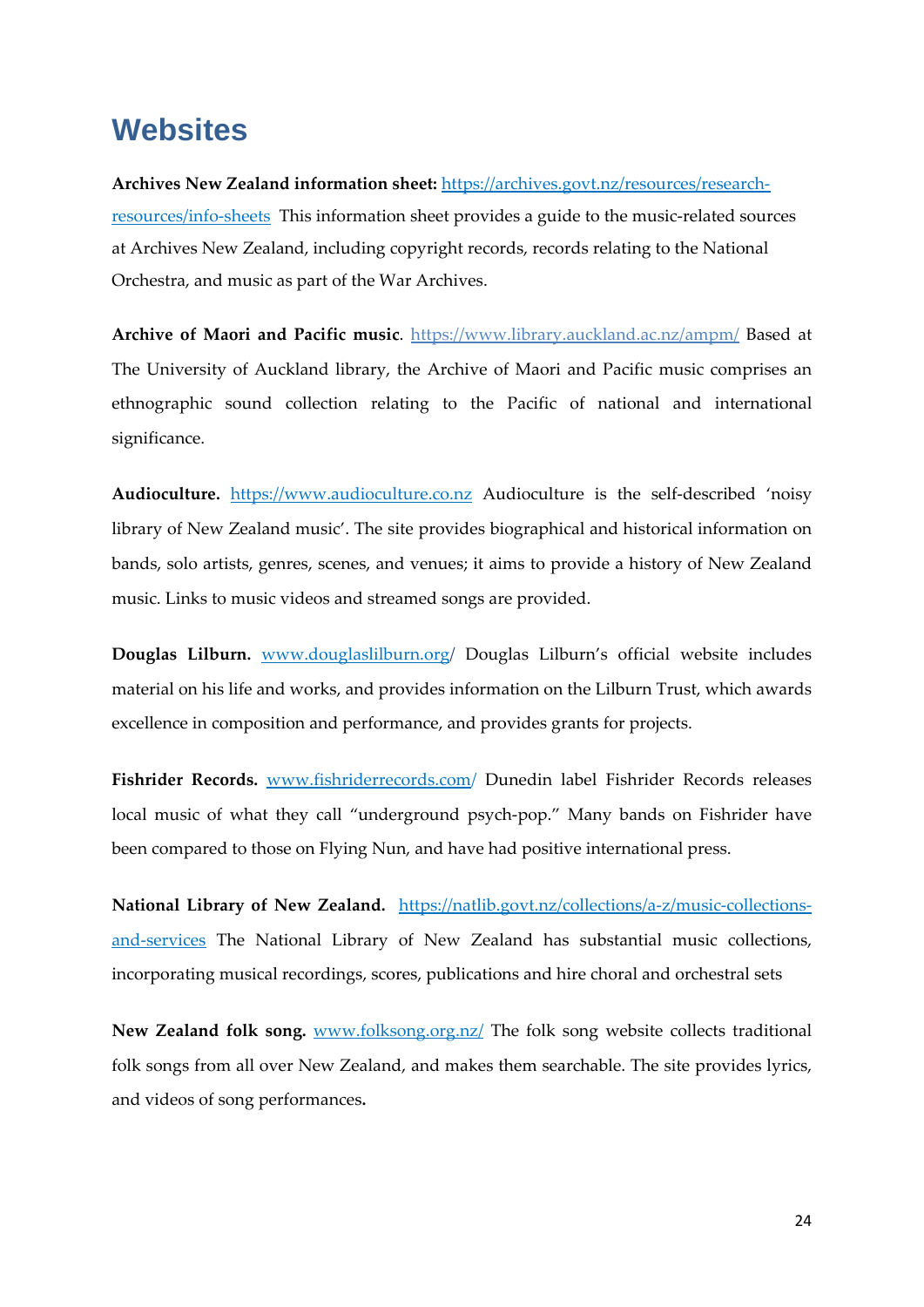**Sounz Centre for New Zealand Composers.** https://www.sounz.org.nz/ Sounz is an information centre founded to promote New Zealand contemporary music.